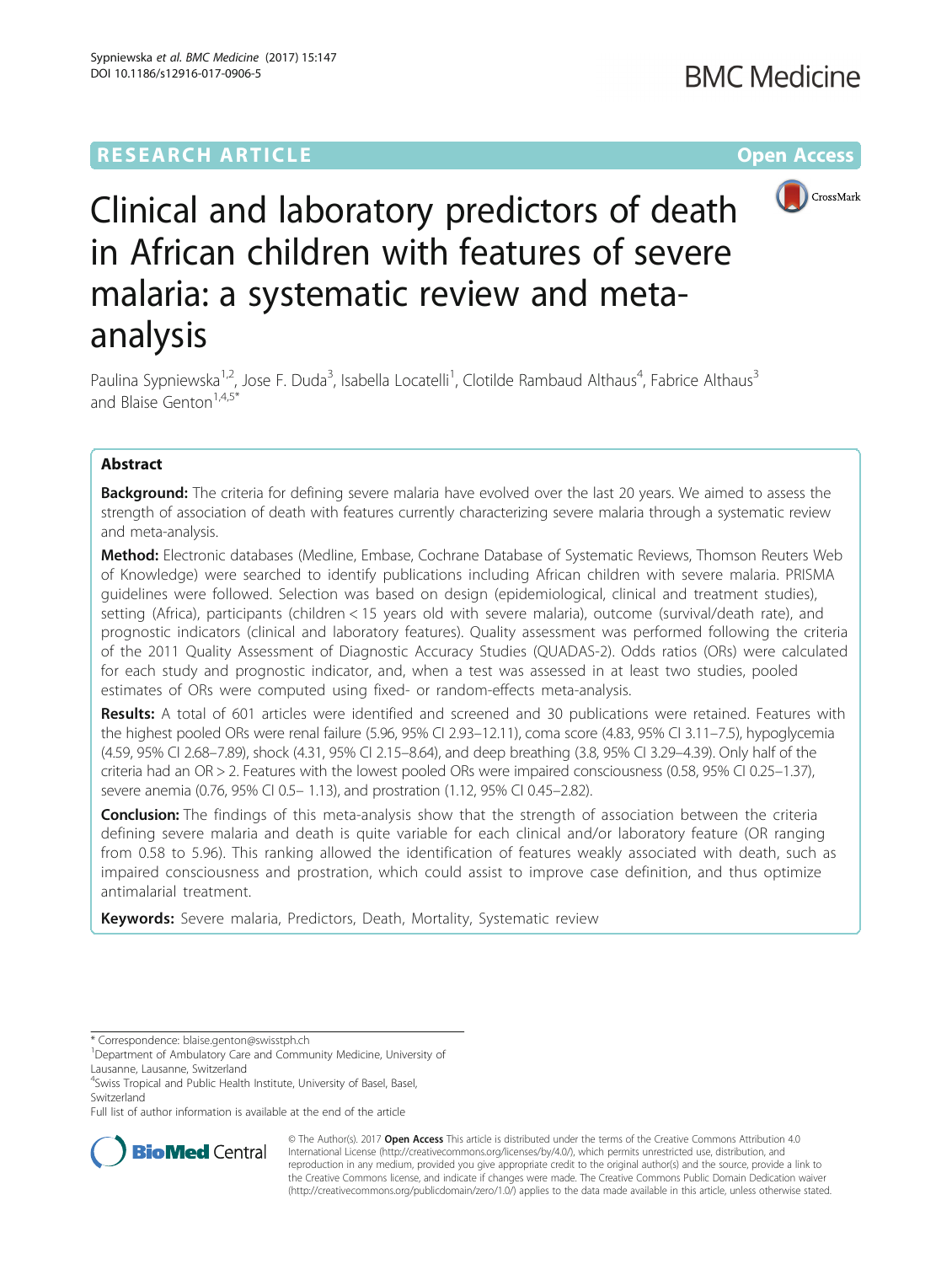# Background

Severe malaria accounted for approximately 2 million out of 207 million estimated malaria cases in 2012 [\[1](#page-15-0)]. In areas with intense and stable transmission, children under the age of 5 years carry the heaviest burden, especially in the sub-Saharan region [[2\]](#page-15-0). Although a correct and prompt diagnosis of severe malaria is crucial for prescribing appropriate therapy, and thus for reducing mortality, the parenteral administration of first-line treatment often remains a challenge in resource poor settings. Improved targeting of children who would benefit most from parenteral treatment rather than oral treatment would help the overall management of malaria cases.

A child is diagnosed with severe malaria when asexual P. falciparum parasitemia is detected in the peripheral blood smear or confirmed by a rapid diagnostic test, there is no other cause for its symptoms, and at least one of impaired consciousness, respiratory distress, multiple convulsions, prostration, shock, pulmonary edema, abnormal bleeding, jaundice, severe anemia, hypoglycemia, acidosis, hyperlactatemia, renal impairment, or hyperparasitemia is present. These criteria reflect the definition of severe malaria established by the World Health Organization (WHO) in 2000, according to which any child with positive blood parasitemia and at least one of abovementioned criteria is qualified to receive parenteral treatment [\[3\]](#page-15-0).

In recent years, a decrease in the case fatality rate of malaria has been observed [\[4](#page-15-0)]. The reasons for this improvement are not entirely clear, but introduction of drugs with increased efficacy [\[5](#page-15-0), [6\]](#page-15-0) and effective control programs [[7](#page-15-0)] have certainly played a crucial role. A reduction in the case fatality rate of severe malaria has also been documented in controlled trials [\[5, 6\]](#page-15-0). A potential confounder for this observed reduction may be related to a selection bias due to a shift in severe malaria case definition. In 1990, the WHO set the criteria for a strict definition of severe malaria for research and epidemiological purposes [[8\]](#page-15-0). In 2000, new neurological criteria, i.e., prostration and impaired consciousness, were introduced into the definition [\[9\]](#page-15-0), and recent works have relied on a wider pragmatic case definition. For example, the Severe Malaria in African Children (SMAC) studies included children with P. falciparum detected on blood smear and classified as "being severely ill enough to be hospitalized", without further specifications [[10](#page-15-0)].

In this context, we conducted a systematic review and meta-analysis to better understand the prognostic value of clinical and laboratory findings used to diagnose severe malaria in African children. This assessment was aimed at refining the commonly employed definition of severe malaria to then explore the possibility to define 'moderately severe malaria' cases that could benefit from much more accessible oral treatment.

# **Methods**

# Search strategy and sources

We performed a systematic literature search using Medline, Embase, Cochrane Database of Systematic Reviews, and Thomson Reuters Web of Knowledge. Study selection followed the Preferred Reporting Items for Systemic Reviews and Meta-Analyses (PRISMA) guidelines [[11](#page-15-0)]. The first search was undertaken in January 2014, with an update in February 2015. We searched Medline and Embase using Medical Subject Headings and subheadings used for indexing articles. We combined the following terms: "malaria/complications OR malaria/mortality" AND "treatment outcome" AND "infant, newborn OR infant OR child OR adolescent". In the Cochrane Database, we looked for the words "malaria and children" in the main title of the review. We searched the Thomson Reuters Web of Knowledge using the words "malaria child", "Africa", "mortality" and "complications". We did not put any language or time restrictions on the search and we expanded it by examining the reference list of the selected studies. Additionally, we used three landmark articles [[10](#page-15-0), [12](#page-15-0), [13\]](#page-15-0) on severe malaria in African children to search for citations closely related to the selected article using the PubMed option "Related citations".

## Inclusion and exclusion criteria

Studies reporting clinical and laboratory variables, including at least 100 children aged < 15 years who were diagnosed with severe malaria according to the WHO definitions, and which allowed reconstructing of two-by-two tables made up of outcome (survival/death) and presence/ absence of prognostic indicator, were included in this review. Controlled trials, non-controlled trials, cohort studies, case control studies and case series, both prospective and retrospective, were considered. When necessary, authors were contacted to obtain data to construct two-by-two tables. Two independent reviewers (BG and JD) conducted this search. Two [[5, 10\]](#page-15-0) of the included studies served as reference publications for other enclosed publications, although no direct prognostic indicators could be extracted. Three selected studies [\[13](#page-15-0)–[15](#page-15-0)] considered either partial or the whole population included originally in the study comparing artesunate with quinine in severe malaria treatment in Africa (known as the AQUAMAT study). In this case, the study with a greater number of study subjects with available clinical or laboratory features associated with death was selected. Two articles [\[16, 17](#page-15-0)] encompassed the same study population though they focused on distinct clinical or laboratory variables; thus, both of them were retained. In addition, 356 out of 2901 children enrolled in a study in The Gambia [[18](#page-15-0)] also participated in the AQUAMAT study, which leads to duplication of the subjects included in these two large studies.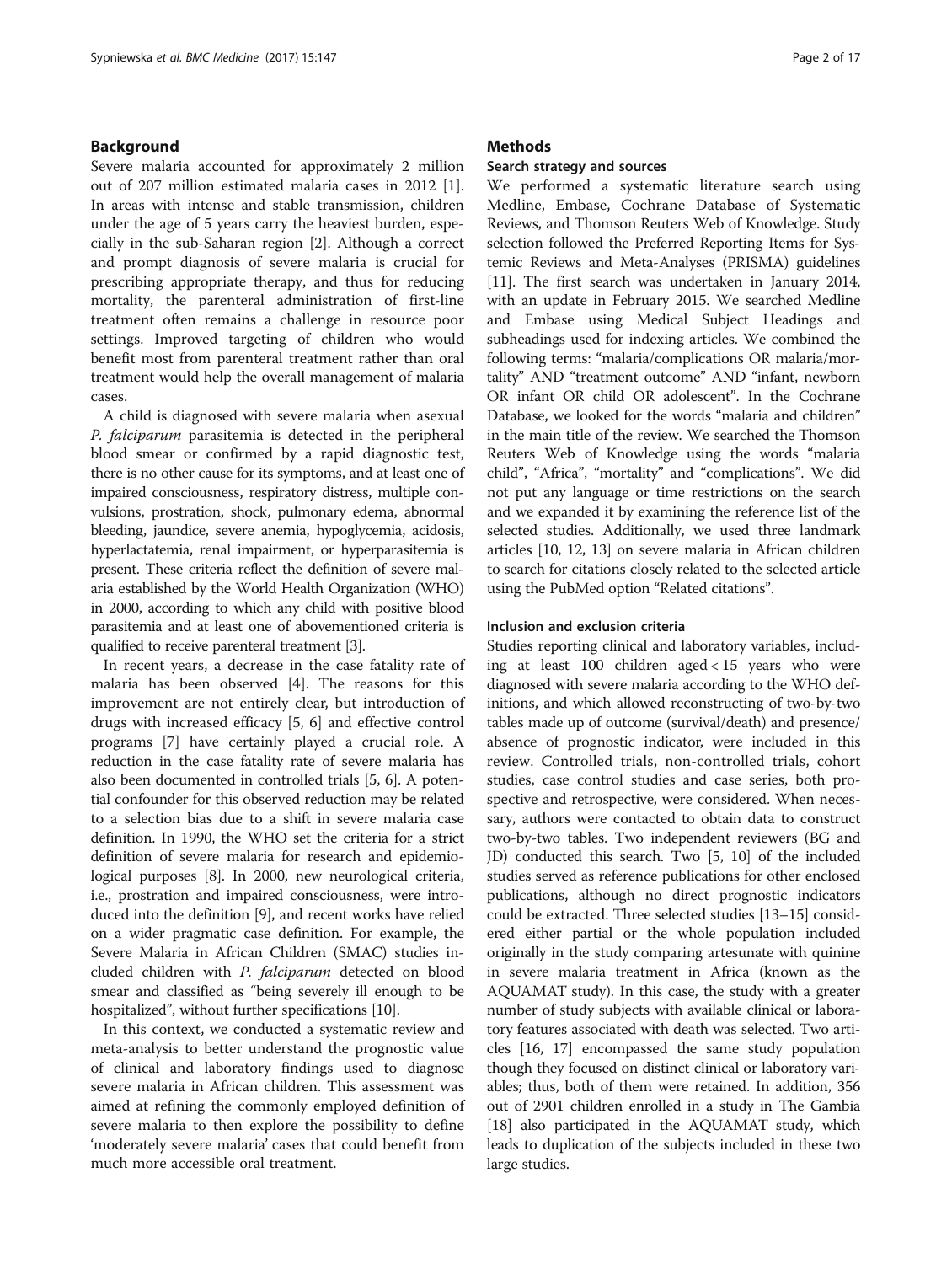Finally, in view of the size of the comprised population, we also considered data from the SMAC studies [[19\]](#page-15-0) in our systematic review, although study inclusion criteria did not fully comply with the strict WHO definition of severe malaria. Therefore, we performed separate analyses with and without the SMAC studies.

# Quality assessment

Quality of selected studies and their risk of biases were assessed by applying the 2011 revised version of the Quality Assessment of Diagnostic Accuracy Studies (QUADAS-2) tool [\[20](#page-15-0)], which was adjusted to the particularity of this review following the recommendation of the Cochrane Collaboration (details in Additional file [1](#page-15-0)) [[21](#page-15-0)]. When the patients' inclusion criteria differed from the WHO criteria, we reported in the methodological quality assessment that there were great concerns about the applicability of the results to the research question. Regarding prognostic indicators, clinical and laboratory features were assessed separately. Furthermore, any reported death was considered as a reference standard. Studies including less than 80% of enrolled patients were labeled as highly biased. Quality assessment was performed by one reviewer (PS) and checked by a second reviewer (BG). Any disagreements were resolved through discussion and consensus.

## Data extraction

Data on clinical features among children who survived or died were extracted by one reviewer (PS) using a standardized data extraction form and checked by the second (JD), as well as on random basis by the third (BG) reviewer. Information on characteristics (design, year of publication, study country, healthcare setting), study population (size, age range, mortality, inclusion and exclusion criteria), and prognostic indicators was gathered. Any identified errors were re-examined and corrected accordingly.

## Statistical analysis

A two-by-two table including crossing variables, index test  $(0,1)$  and *death*  $(0,1)$ , was constructed for each prognostic indicator. Odds ratios (ORs) were calculated to measure the association of each prognostic indicator with death. When a prognostic indicator was assessed in at least two studies, pooled estimates of ORs were calculated. A random effects meta-analysis was performed in the case of a significant heterogeneity among studies  $(P < 0.05)$ . Otherwise, the fixed-effect approach was preferred. Metan command in STATA version 12 was used to perform these meta-analyses [\[22\]](#page-15-0). Results for all predictors were summarized in a Forrest plot, ordering markers from the least to the most strongly associated with death. The size of each predictor's box is proportional to the global sample size of studies involved in the corresponding summary ORs. Two separate analyses were conducted; one enclosing additional findings derived from the SMAC studies and one without it, covering studies that referred strictly to the definition of WHO as diagnosis criteria. Prognostic indicators with definitive thresholds and few without single definition (acidosis, hyperparasitemia, renal failure, respiratory distress, shock) were pooled for the usage of this analysis. The combination of symptoms was not analyzed in this systematic review due to unavailability of individual records.

# Results

A total of 601 studies were identified and screened in the systematic database search. Through the selection process presented in the flow diagram (Fig. [1](#page-3-0)), 30 titles [[5, 10](#page-15-0), [13](#page-15-0)–[19](#page-15-0), [23](#page-15-0)–[43\]](#page-16-0) published between 1994 and 2014 were selected and used to identify predictors; 28 were finally included in the meta-analysis (no direct data could be extracted from two referral studies). Overall, 90% of eligible studies were reported in English and 10% in French. The characteristics of the studies are outlined in Table [1](#page-4-0). The summary of quality assessment of analyzed studies, according to the QUADAS-2 tool, is presented in Table [2](#page-9-0). The detailed analysis of each study according to the QUADAS-2 tool was captured in Additional file [2](#page-15-0).

A total of 36 different prognostic indicators associated with death due to severe malaria were identified in 30 studies. The number of predictors of mortality evaluated per study ranged from 1 to 19 (median 6.5, interquartile range 3–11). Out of 36 identified prognostic indicators, 18 corresponded with the clinical criteria of severe malaria established by the WHO. Two forest plots displaying pooled estimates of ORs with 95% confidence intervals (CI) calculated for 17 and 18 prognostic indicators included in the WHO definition of severe malaria are captured in Figs. [2](#page-10-0) and [3](#page-10-0), respectively. Definitions and further characteristics of the analyzed prognostic indicators are assembled in Table [3](#page-11-0).

Prognostic indicators with the strongest association with death included renal failure (5.96, 95% CI 2.93–12.11), coma (4.83, 95% CI 3.11–7.5), hypoglycemia (4.59, 95% CI 2.68–7.89), shock (4.31, 95% CI 2.15–8.64), and deep breathing (3.8, 95% CI 3.29–4.39). These five indicators also had the largest CI boundaries. Respiratory distress, while having a lower OR than the five indicators mentioned above, presented a narrower CI and lower CI boundaries in line with five top indicators (3.15, 95% CI 2.79–3.35). Moreover, the results were also consistent upon introduction of the SMAC study, with each association being slightly larger than without the SMAC, while the association with death of the top indicators was more homogeneous for renal failure (5.96, 95% CI 2.93-12.11),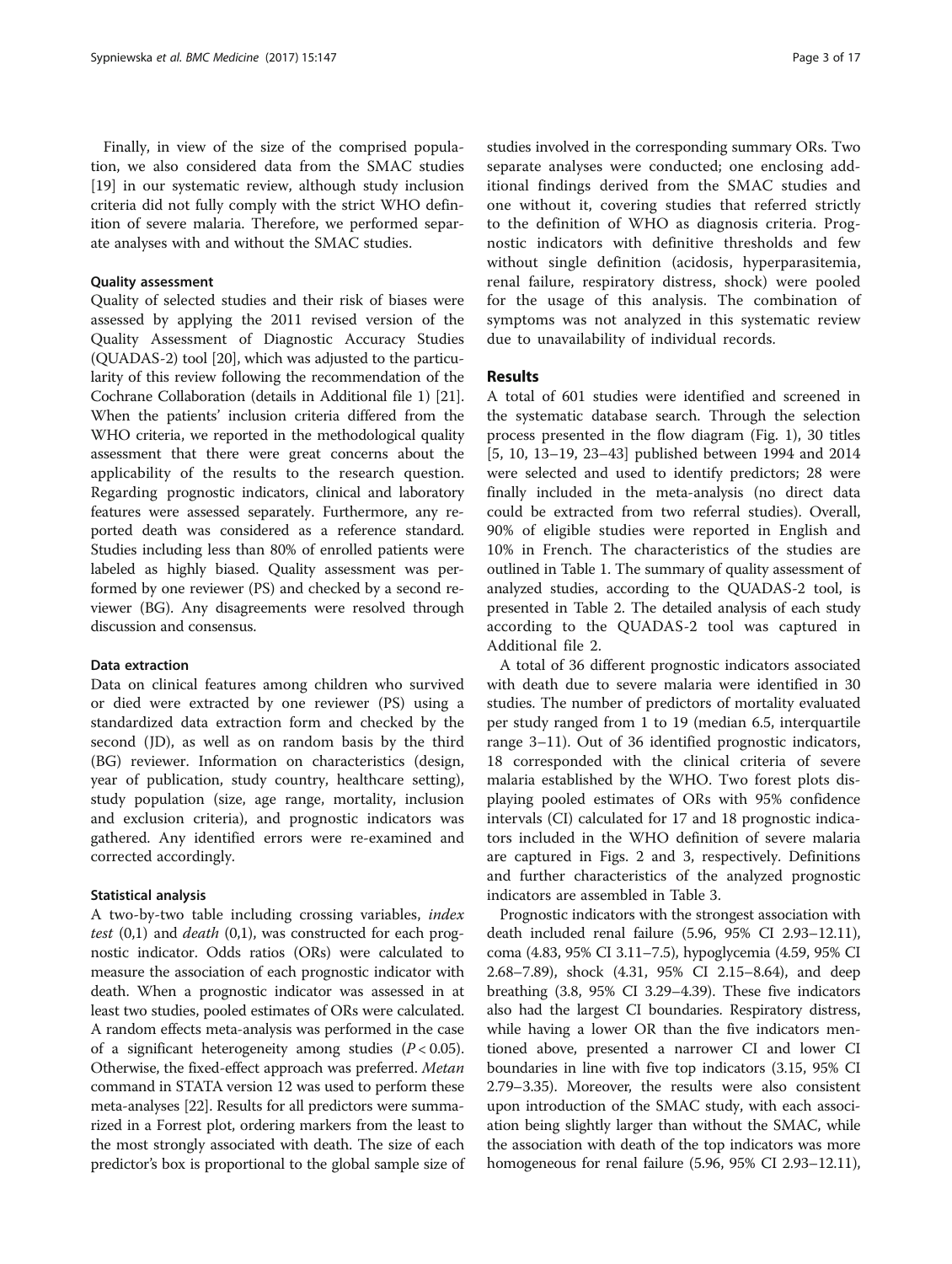<span id="page-3-0"></span>

coma (5.04, 95% CI 3.35–7.59), deep breathing 4.89 (95% CI 3.28–7.29), hypoglycemia (4.81, 95% CI 2.93–7.91), and chest indrawing (4.63, 95% CI 4.08–5.25). The latter entered the top five indicators (in place of shock) and also presented the lower CI boundary (>4).

Two or more convulsions (2.0, 95% CI 1.71–2.34) were also associated with poor outcome. However, further neurological signs, such as prostration (1.12, 95% CI 0.45–2.82) and impaired consciousness (0.58, 95% CI 0.25–1.37) were not associated with death. These results are comparable to those after inclusion of the SMAC study, namely convulsions (1.94, 95% CI 1.76–2.13) and prostration (1.42, 95% CI 0.39–5.14). Neither severe anemia, with and without the SMAC studies (0.81, 95% CI 0.55–1.21 vs. 0.76, 95% CI 0.50–1.13, respectively) nor hyperpyrexia (1.19, 95% CI 0.71–1.99) were associated with death.

# Discussion

The results of the meta-analysis show that there is a large variation in the strength of the association between the

different WHO-defined criteria of severe malaria and death. Renal failure, coma, hypoglycemia, shock, and respiratory distress represent those with the highest prognostic value. These manifestations were also those with the highest prognostic value for death in the original paper by Marsh [\[12\]](#page-15-0), which was supportive of the WHO definition of severe malaria. Similarly, impaired consciousness, prostration, hyperpyrexia, hyperparasitaemia, and severe anemia were weak predictors both in the present systematic review and in Marsh's paper [[12](#page-15-0)]. While 5039 (35.7%) of children from the enclosed studies suffered from severe anemia, its association with death, though widely acknowledged, was insignificant. This can possibly be explained by the fact that anemic children receive blood transfusion upon admission or by the lack of other concomitant feature such as respiratory distress or neurological impairment. On the other hand, hypoglycemia, which similarly to severe anemia could be reversed if early detected, remains a significant marker of severity, which can be possibly explained by its dependency on other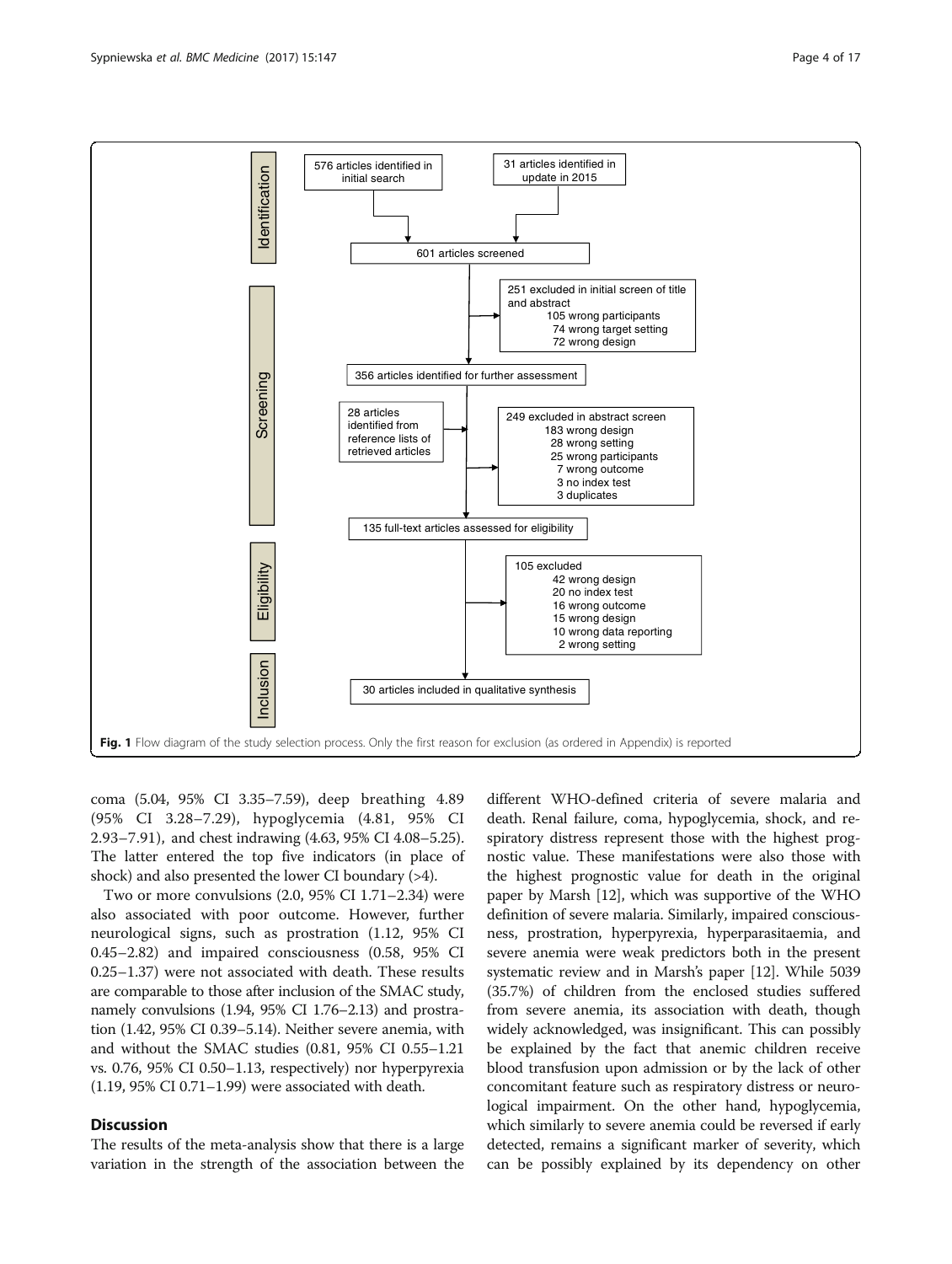<span id="page-4-0"></span>

| Table 1 Characteristics of included studies |            |                                        |                            |                 |                                      |                                                                                                                                                                                                                                                                                          |                                                                                                                                                                                                                      |                                                                                                                                                                                                                                                                                                                                                |
|---------------------------------------------|------------|----------------------------------------|----------------------------|-----------------|--------------------------------------|------------------------------------------------------------------------------------------------------------------------------------------------------------------------------------------------------------------------------------------------------------------------------------------|----------------------------------------------------------------------------------------------------------------------------------------------------------------------------------------------------------------------|------------------------------------------------------------------------------------------------------------------------------------------------------------------------------------------------------------------------------------------------------------------------------------------------------------------------------------------------|
| Reference                                   | Design     | Setting                                | range<br>Age               | Patients<br>(N) | Case fatality rate<br>(in the study) | Inclusion criteria                                                                                                                                                                                                                                                                       | Exclusion criteria                                                                                                                                                                                                   | List of prognostic indicators                                                                                                                                                                                                                                                                                                                  |
| Krishna 1994 [23]                           | Prosp      | Research institute<br>The Gambia; IPD; | 12 years<br>$\overline{1}$ | $\frac{5}{11}$  | 18.3%                                | parasitemia >100000/µL with<br>film and one or more of the<br>P. falciparum-positive blood<br>following features: BCS <2,<br>15%, or shock                                                                                                                                               | (excluded by examination<br>১<br>altered consciousness<br>Other causes of fever<br>of blood culture and<br>cerebrospinal fluid)                                                                                      | Included: hyperlactatemia,<br>parasitemia, TNF, IL-1a<br>hypoglycemia, coma<br>$(BCS \leq 2)$ Excluded:                                                                                                                                                                                                                                        |
| English 1996 [16]                           | Prosp      | Kenya; pediatric<br>ward               | age:31 months<br>mean      | 350             | 8.6%                                 | P. falciparum and one or more<br>symptoms: coma, prostration,<br>hyperparasitaemia, respiratory<br>of the following clinical<br>distress                                                                                                                                                 | $\widetilde{\Xi}$                                                                                                                                                                                                    | deep breathing, nasal flaring,<br>Induded: respiratory distress,<br>acidosis, chest indrawing                                                                                                                                                                                                                                                  |
| English 1997 [17]                           | Prosp      | Kenya; pediatric<br>ward               | 31 months<br>mean age      | 306             | 8.0%                                 | P. falciparum and one or more<br>syndromes: coma, prostration,<br>hyperparasitaemia, respiratory<br>of the following clinical<br>distress                                                                                                                                                | Death prior to admission<br>assessment                                                                                                                                                                               | Excluded: respiratory distress,<br>distress and cerebral malaria<br>and prostration, respiratory<br>acidosis, hyperparasitemia<br>Included: coma score                                                                                                                                                                                         |
| Assimadi 1998 [24]                          | Prosp      | Togo; pediatric<br>prew                | years<br>$0 - 15$          | 549             | 18.9%                                | WHO (1995) criteria of severe<br>malaria                                                                                                                                                                                                                                                 | $\widetilde{\Xi}$                                                                                                                                                                                                    | consciousness, respiratory<br>convulsions, coma score,<br>severe anemia, acidosis<br>distress, hypoglycemia,<br>abnormal hemorrhage,<br>Included: renal failure,<br>prostration, impaired<br>circulatory collapse,<br>jaundice, choluria,                                                                                                      |
| Modiano 1998 [25]                           | Prosp      | pediatric ward<br>Burkina Faso;        | 6 months to<br>15 years    | 800             | 13.8%                                | WHO definition of severe malaria                                                                                                                                                                                                                                                         | Other detectable infections<br>or causes                                                                                                                                                                             | Included: prostration, coma,<br>edema/respiratory distress,<br>hypoglycemia, pulmonary<br>spontaneous bleeding,<br>convulsions, anemia,<br>enal failure                                                                                                                                                                                        |
| Varandas 2000 [26]                          | <b>RCT</b> | pediatric ward<br>Mozambique;          | months<br>$6 - 72$         | 559             | 3.6%                                 | clear CSF, parasitemia or positive<br>PCR to P. falciparum; other forms<br>of severe malaria: WHO criteria<br>response to a painful stimulus<br>6 h after the last convulsion,<br>Criteria for cerebral malaria:<br>coma without a directional<br>(1990) and confirmed by<br>parasitemia | signs of vitamin A deficiency,<br>preceding admission, clinical<br>vaccination in the 4 weeks<br>marasmus or other severe<br>Children with a history of<br>signs of kwashiorkor or<br>measles or measles<br>diseases | localize painful stimulus on<br>before admission Excluded:<br>admission, convulsions on<br>Included: age, respiratory<br>admission, not-transfused<br>maternal education, poor<br>admission, convulsions<br>distress on admission,<br>acidotic breathing on<br>admission, inability to<br>consciousness before<br>housing, loss of<br>children |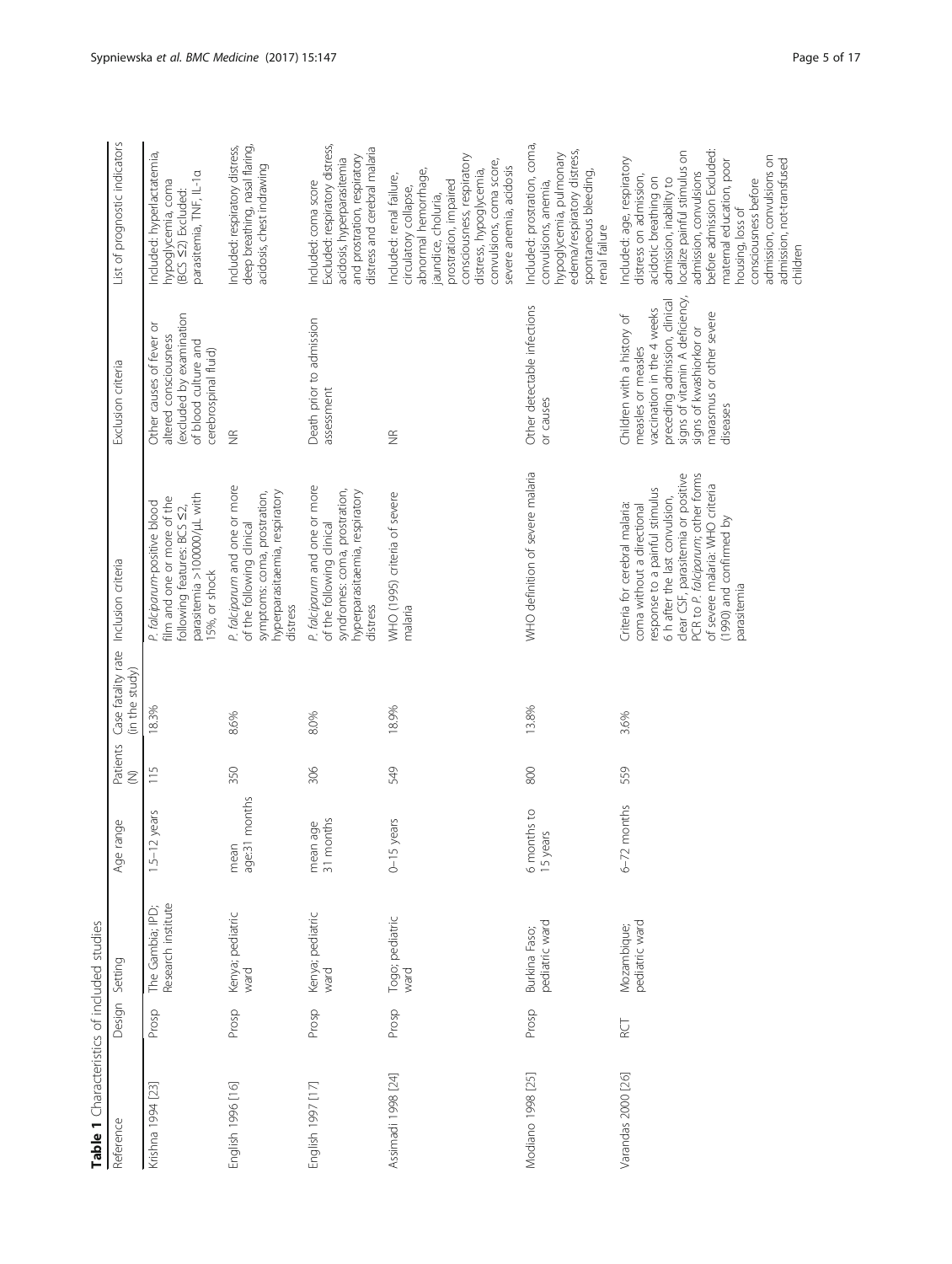| Gérardin 2002 [27]    | Prosp | pediatric ward<br>Senegal;                  | 5 years<br>$\frac{11}{5}$ | 215 | 12.1% | 2000 WHO definition of severe<br>malaria                                                                                                                                                                                                                                                                     | $\frac{\alpha}{2}$                                                                                                           | Included: thrombocytopenia<br>between severe malaria and<br>Excluded (no differentiation<br>collapse/pulmonary edema)<br>failure (abnormal bleeding/<br>disorder, cerebral malaria,<br>convulsions, respiratory<br>distress, severe anemia,<br>malaria): light cerebral<br>hemoglobinuria, renal<br>jaundice, acidosis,<br>hyperparasitemia,                           |
|-----------------------|-------|---------------------------------------------|---------------------------|-----|-------|--------------------------------------------------------------------------------------------------------------------------------------------------------------------------------------------------------------------------------------------------------------------------------------------------------------|------------------------------------------------------------------------------------------------------------------------------|------------------------------------------------------------------------------------------------------------------------------------------------------------------------------------------------------------------------------------------------------------------------------------------------------------------------------------------------------------------------|
| Imbert 2003 [28]      | Prosp | pediatric ward<br>Senegal;                  | years<br>$rac{15}{6}$     | 311 | 9.0%  | WHO criteria of severe malaria<br>P. falciparum trophozoites,                                                                                                                                                                                                                                                | Simple malaria cases                                                                                                         | convulsions, jaundice, severe<br>hemoglobinuria, renal failure,<br>edema, pupillary anomalies,<br>hypoglycemia, prostration,<br>anemia, hyperparasitemia,<br>leukocytosis, co-infection,<br>hemorrhage, pulmonary<br>hyperpyrexia Excluded:<br>consciousness, coma,<br>Included: impaired<br>respiratory distress,<br>thrombocytopenia,<br>shock, abnormal<br>acidosis |
| Maitland 2003 [29]    | Retro | high-dependency<br>Kenya; pediatric<br>init | months<br>75%<br>$<36$    | 515 | 12.8% | P. falciparum, and one or more<br>coma, prolonged or recurrent<br>of the following: prostration,<br>seizures, respiratory distress,<br>circulatory collapse, anemia,<br>jaundice                                                                                                                             | $\widetilde{\Xi}$                                                                                                            | severe anemia, jaundice,<br>hypoglycemia, sex, age,<br>consciousness, acidosis,<br>Excluded: hypoglycemia<br>breathing, convulsions<br>wasting, shock, deep<br>Included: impaired                                                                                                                                                                                      |
| Mockenhaupt 2004 [30] | Prosp | Ghana; pediatric<br>ward                    | $6-102$ months            | 285 | 11.2% | and one or more of the following<br>hemoglobinuria, clinical jaundice,<br>asexual P. falciparum parasitemia,<br>anemia, prostration, respiratory<br>circulatory collapse, abnormal<br>distress, multiple convulsions,<br>bleeding, pulmonary edema<br>WHO (2000) criteria: severe<br>impaired consciousness, | $\frac{\alpha}{2}$                                                                                                           | aundice, circulatory collapse,<br>(BCS <2), hyperparasitemia,<br>Included: severe anemia,<br>impaired consciousness,<br>hemoglobinuria, coma<br>prostration, respiratory<br>distress, convulsions,<br>hyperlactatemia,<br>hypoglycemia,<br>nyperpyrexia                                                                                                                |
| Dzeing-Ella 2005 [31] | Prosp | Gabon; tertiary<br>referral center          | $0 - 10$ years            | 576 | 8.9%  | asexual forms of P. falciparum on<br>Age 0-10 years, more than two<br>blood film and one or more of<br>the following features: BCS <2,<br>hypoglycemia, severe anemia<br>convulsions, hyperlactatemia,                                                                                                       | (e.g., CSF examination, chest<br>clinically or by investigation<br>Alternative diagnosis made<br>radiography, blood culture) | Included: coma, respiratory<br>distress, severe anemia,<br>hyperlactatemia,<br>convulsions, sex<br>hypoglycemia,                                                                                                                                                                                                                                                       |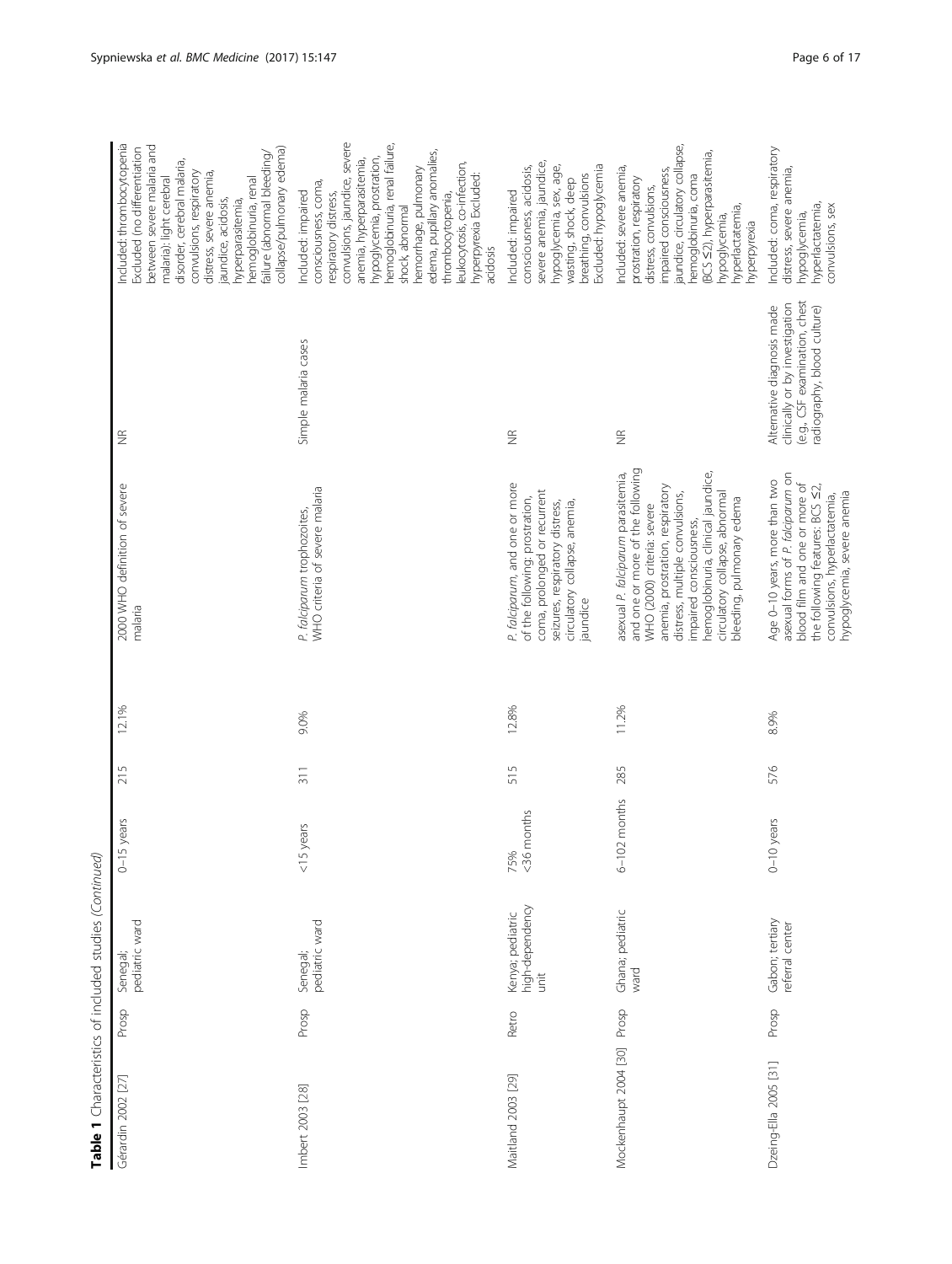| Gay-Andrieu 2005 [32] | Prosp                     | Niger; pediatric<br>ward                    | 3-60 months                        | $\frac{4}{1}$ | 21.0% | the following clinical or biological<br>repeated convulsions, prostration,<br>P. falciparum and at least one of<br>criteria: coma (BCS <2), impaired<br>consciousness (BCS >2 and <5),<br>renal failure, collapse, abnormal<br>bleeding or pulmonary edema<br>microscopic haemoglobinuria,<br>respiratory distress, jaundice,<br>metabolic acidosis, severe<br>anemia, hyperparasitemia,                                                                                                                                     | $\widetilde{\Xi}$                                                                                  | consciousness, convulsions,<br>respiratory distress, severe<br>Included: coma, impaired<br>anemia, hypoglycemia,<br>hyperparasitemia                                                                           |
|-----------------------|---------------------------|---------------------------------------------|------------------------------------|---------------|-------|------------------------------------------------------------------------------------------------------------------------------------------------------------------------------------------------------------------------------------------------------------------------------------------------------------------------------------------------------------------------------------------------------------------------------------------------------------------------------------------------------------------------------|----------------------------------------------------------------------------------------------------|----------------------------------------------------------------------------------------------------------------------------------------------------------------------------------------------------------------|
| Maitland 2005 [33]    | <b>RCT</b>                | high-dependency<br>Kenya; pediatric<br>unit | median age<br>ears<br>$2.8 \times$ | 150           | 0.1%  | Clinical feature of severe malaria<br>metabolic acidosis (base deficit<br>>8 mmol/L) and Hb >50 g/L<br>falciparum parasitemia and<br>respiratory distress), and P.<br>(i.e., prostration, coma, or                                                                                                                                                                                                                                                                                                                           | edematous malnutrition,<br>Pulmonary edema,<br>papilledema                                         | Included: acidosis                                                                                                                                                                                             |
| Zeidan 2005 [34]      | Prosp,<br>$\breve{\circ}$ | Sudan; IPD                                  | years<br>$rac{15}{6}$              | 543           | 2.6%  | pulmonary edema, oliguria, acute<br>the patient unable to walk or sit<br>generalized weakness rendering<br>Identification of P. falciparum in<br>(hematocrit <20%, Hb <6 g/dL),<br>change of behaviors, confusion<br>blood film and presence of any<br>of combined complications of<br>acidosis, difficulty in breathing,<br>renal failure, severe anemia<br>convulsions, hypoglycemia,<br>naemoglobinuria, jaundice,<br>tendency to bleed, and<br>consciousness or coma,<br>up without assistance<br>or drowsiness, altered | $\frac{\alpha}{2}$                                                                                 | leukocytosis, coma Excluded:<br>hyperpyrexia, convulsions,<br>ncluded: prostration, age,<br>delays, jaundice, anemia,<br>hemoglobinuria, fever,<br>hepatomegaly,<br>splenomegaly,<br>hypoglycemia,<br>vomiting |
| Bronzan 2007 [35]     | Retro                     | Malawi; pediatric<br>research ward,         | 26 months                          | 1388          | 16.0% | malaria syndromes: CM, SMA, or<br>CM with SMA and confirmed by<br>Presenting one of three severe<br>P. falciparum blood film test                                                                                                                                                                                                                                                                                                                                                                                            | coma (such as hypoglycemia,<br>Other identifiable causes of<br>postictal state, and<br>meningitis) | persisting for >2 hours after<br>coma have been excluded),<br>other identifiable causes of<br>Included: severe anemia,<br>cerebral malaria (BCS <2<br><b>HIV</b> infection                                     |
| Issifou 2007 [36]     | Prosp                     | research unit; IPD<br>Gabon; medical        | $1 - 120$ months                   | 2235          | 3.0%  | treated with intravenous quinine<br>Age 1-120 months, "non per os"<br>falciparum malaria (patients<br>hospitalized for malaria and<br>in a 10% glucose infusion)                                                                                                                                                                                                                                                                                                                                                             | $\widetilde{\Xi}$                                                                                  | anemia, respiratory distress<br>Included: coma (BCS <2),<br>hypoglycemia, severe                                                                                                                               |
| Oduro 2007 [37]       | Prosp                     | Ghana; IPD                                  | 6-59 months                        | 868           | 3.5%  | 1990 and 2000 WHO severe<br>malaria criteria                                                                                                                                                                                                                                                                                                                                                                                                                                                                                 | $\frac{\alpha}{2}$                                                                                 | severe anemia, respiratory<br>Included: coma (BCS <3),<br>distress, hyperlactatemia,<br>hypoglycemia                                                                                                           |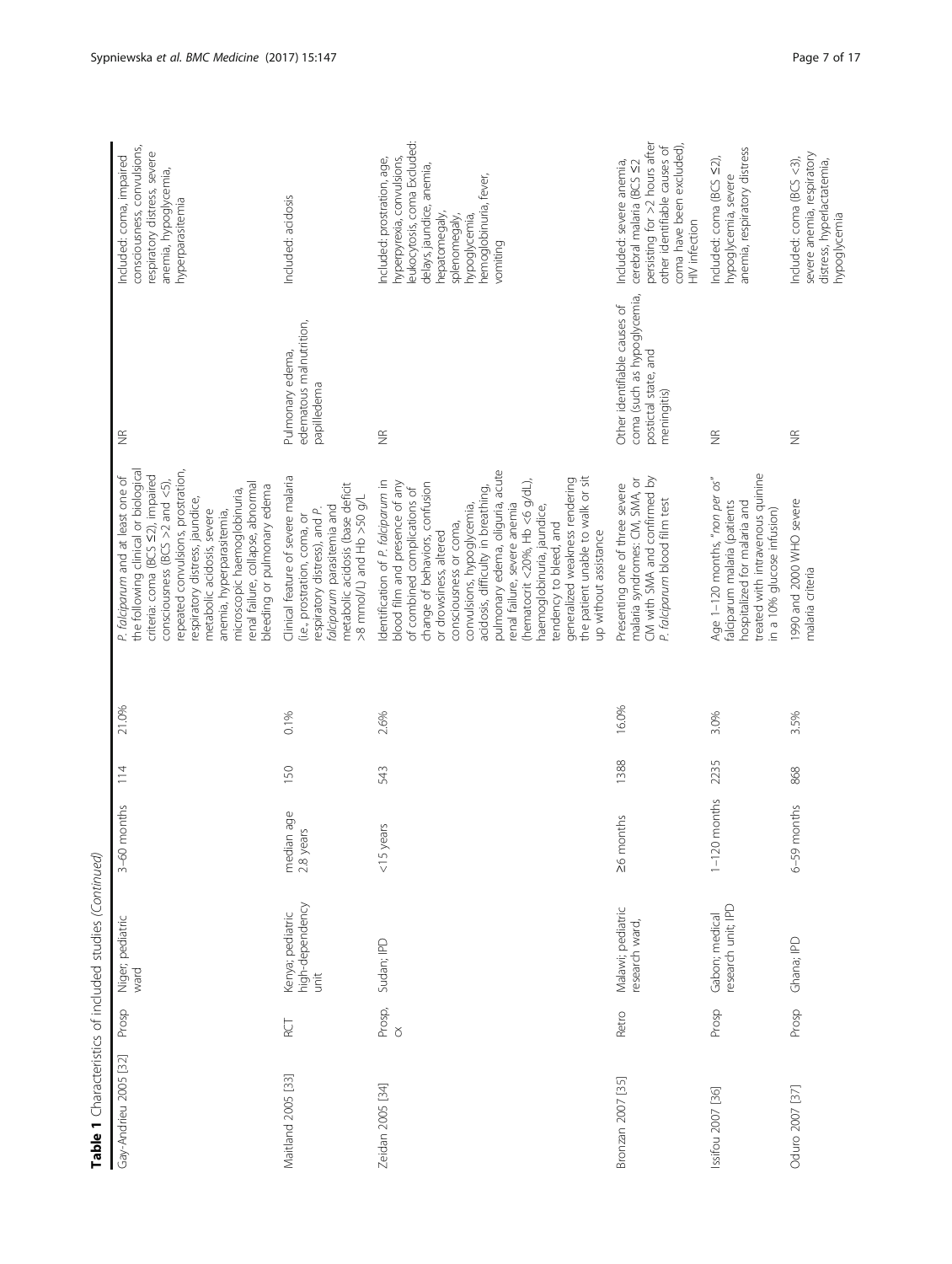| Table 1 Characteristics of included studies (Continued |            |                                                                                           |                              |      |       |                                                                                                                                                                                                                                                                                                                                   |                                                                                                                                                             |                                                                                                                                                                                                                                                                     |
|--------------------------------------------------------|------------|-------------------------------------------------------------------------------------------|------------------------------|------|-------|-----------------------------------------------------------------------------------------------------------------------------------------------------------------------------------------------------------------------------------------------------------------------------------------------------------------------------------|-------------------------------------------------------------------------------------------------------------------------------------------------------------|---------------------------------------------------------------------------------------------------------------------------------------------------------------------------------------------------------------------------------------------------------------------|
| Orimadegun 2007 [38]                                   | Retro      | Nigeria; tertiary<br>hospital                                                             | 6 months to<br>15 years      | 1806 | 6.9%  | 2000 WHO severe malaria criteria                                                                                                                                                                                                                                                                                                  | $\widetilde{\Xi}$                                                                                                                                           | Included: severe anemia,<br>Excluded: hypoglycemia,<br>coma (BCS <3), sex<br>espiratory distress                                                                                                                                                                    |
| Bassat 2008 [39]                                       | Retro      | district hospital<br>Mozambique;                                                          | <15 years                    | 1100 | 4.4%  | deep coma (BCS <2), prostration,<br>Malaria case with at least one of<br>the following criteria: PCV <15%,<br>hypoglycemia, convulsions,<br>respiratory distress                                                                                                                                                                  | malaria were not considered<br>parasitaemia for whom the<br>cause of death was not<br>Children with malaria<br>severe malaria cases                         | hypoglycemia, prostration,<br>Included: severe anemia,<br>impaired consciousness,<br>jaundice, dehydration<br>respiratory distress,<br>coma, convulsions,                                                                                                           |
| Ranque 2008 [40]                                       | Prosp      | Mali; pediatric<br>ward                                                                   | years<br>$rac{15}{\sqrt{2}}$ | 455  | 16.0% | trophozoites, and no suggestion<br>diagnosed with CM and/or SMA<br>Fever >38 °C and P. falciparum<br>of other diagnosis; all children                                                                                                                                                                                             | $\widetilde{\Xi}$                                                                                                                                           | hypoglycemia, dehydration,<br>personal history of CM, CM<br>spleen enlargement, liver<br>history in siblings, coma<br>Included: fever >4 days,<br>respiratory distress, age<br>antimalarial treatment,<br>score, severe anemia,<br>enlargement, prior<br>group, sex |
| Ogetii 2010 [41]                                       | Retro      | high-dependency<br>Kenya; pediatric<br>unit                                               | 12 years<br>$\overline{d}$   | 1236 | 10.5% | impaired consciousness and/or<br>P. falciparum parasitemia plus<br>respiratory distress                                                                                                                                                                                                                                           | deteriorated after admission<br>general ward with malaria<br>Children admitted to the<br>fulfilling the definition of<br>parasitaemia who<br>severe malaria | Included: hypoglycemia                                                                                                                                                                                                                                              |
| Camara 2011 [42]                                       | Prosp      | Senegal; pediatric<br>ward                                                                | I5 years<br>$\overline{d}$   | 162  | 11.1% | positive thick drop examination<br>Aged 0-15 years, P. falciparum-<br>and at least one of the WHO<br>2000 malaria severity criteria                                                                                                                                                                                               | All children with anti-malarial<br>treatment started less than<br>72 hours prior to<br>hospitalization                                                      | Included: sex, age, impaired<br>shock, convulsions, jaundice,<br>consciousness, prostration,<br>respiratory distress, coma,<br>thrombocytopenia, severe<br>anemia, hemoglobinuria<br>hypoglycemia,                                                                  |
| Hendrikson 2012 [15] <sup>a</sup>                      | <b>D</b>   | tertiary referral<br>Mozambique;<br>hospital                                              | $<$ 15 years                 | 655  | 10.9% | according to modified WHO<br>Children (<15 years) with<br>suspected severe malaria<br>clinical criteria, positive<br>pLDH-based RDT                                                                                                                                                                                               | >24 hours before admission<br>If treated parenterally for                                                                                                   | Included: HIV infection                                                                                                                                                                                                                                             |
| Hendriksen 2012 [14] <sup>a</sup>                      | <b>RCT</b> | Uganda, Rwanda,<br>DRC; pediatric<br>wards<br>Gambia, Kenya,<br>Mozambique,<br>l'anzania, | 1 month to<br>15 years       | 3826 | 9.9%  | respiratory distress, hypoglycemia,<br>blackwater fever, clinical jaundice,<br>rich protein two-based rapid test<br>Positive P. falciparum histidine-<br>coma, prostration, convulsions,<br>decompensated shock, severe<br>(Optimal), and at least one of<br>severe symptomatic anemia,<br>compensated shock,<br>hyperparasitemia | >24 hours before admission<br>If treated parenterally for                                                                                                   | convulsions, jaundice, shock,<br>hyperparasitemia Excluded:<br>respiratory distress, coma,<br>Included: acidosis, severe<br>anemia, hypoglycemia,<br>black water fever                                                                                              |

Sypniewska et al. BMC Medicine (2017) 15:147 Page 8 of 17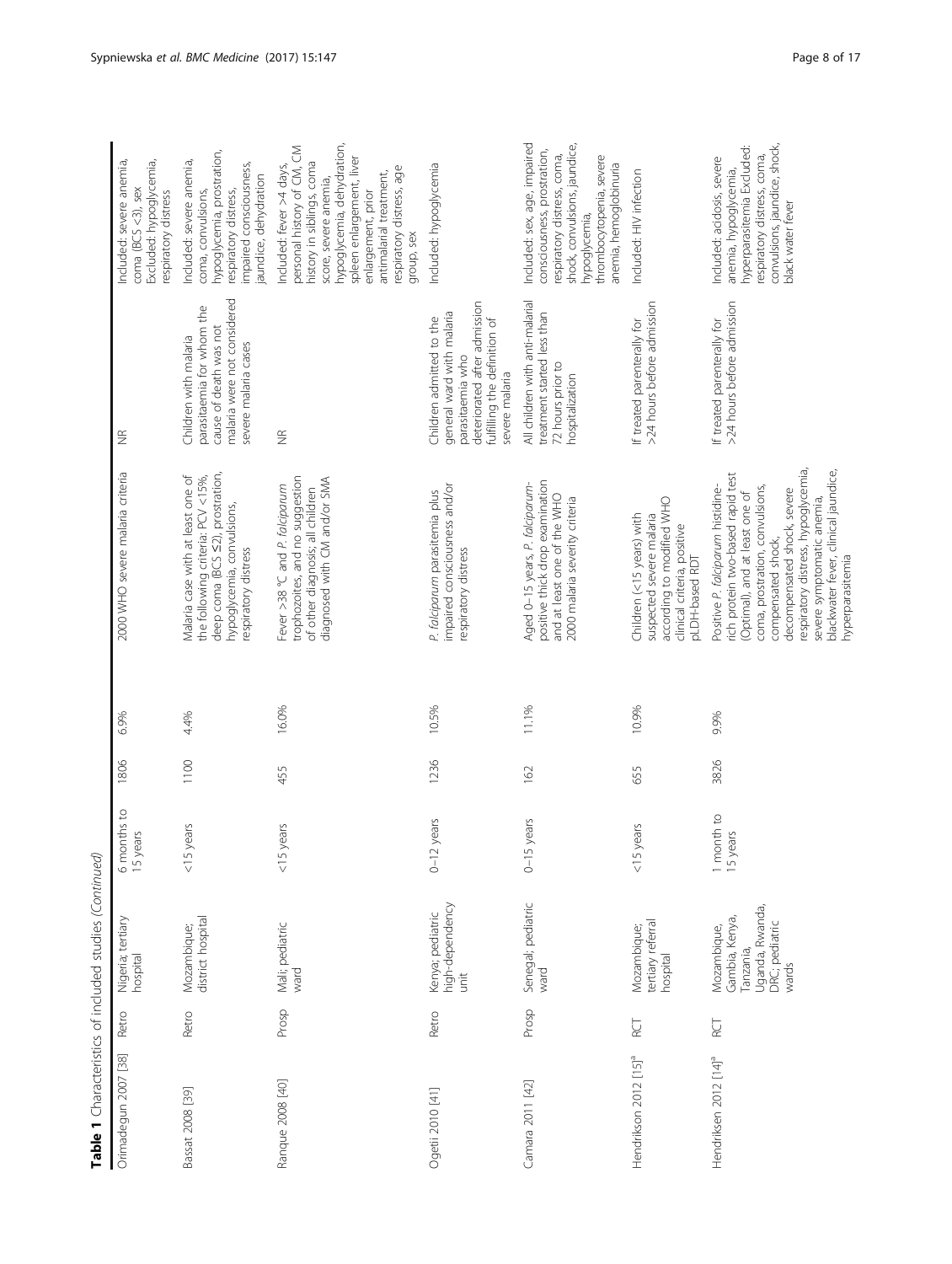| Jallow 2012 [18]                    | Prosp<br>obser            | Gambia; pediatric<br>ward                                                                                | 4 months to<br>ears<br>$\frac{14}{3}$ | 2901   | 13.0% | shock, repeated convulsion, acidosis,<br>severe anemia, respiratory distress,<br>and one or more of the following<br>Asexual P. falciparum parasitemia,<br>WHO criteria for severe malaria:<br>hypoglycemia, decompensated<br>hyperlactatemia                                                                                          | $\widetilde{\Xi}$                                                                                             | hyperpyrexia, hypoglycemia,<br>score, convulsions, severe<br>anemia, hyperalactatemia,<br>respiratory distress, shock,<br>deep breathing, jaundice,<br>Included: acidosis, coma<br>impaired consciousness,<br>prostration, renal failure,<br>spleen enlargement<br>iver enlargement<br>hyperparsitemia,          |
|-------------------------------------|---------------------------|----------------------------------------------------------------------------------------------------------|---------------------------------------|--------|-------|----------------------------------------------------------------------------------------------------------------------------------------------------------------------------------------------------------------------------------------------------------------------------------------------------------------------------------------|---------------------------------------------------------------------------------------------------------------|------------------------------------------------------------------------------------------------------------------------------------------------------------------------------------------------------------------------------------------------------------------------------------------------------------------|
| von Seidlein 2012 [13] <sup>ª</sup> | RCT                       | Kenya, DRC, Tanzania,<br>Nigeria, Rwanda,<br>Ghana, Uganda;<br>pediatric wards<br>Mozambique,<br>Gambia, | years<br>$rac{15}{5}$                 | 5426   | 9.7%  | respiratory distress, hypoglycemia,<br>rich protein two-based rapid test<br>coma, prostration, convulsions,<br>Positive P. falciparum histidine-<br>decompensated shock, severe<br>(Optimal), and at least one of<br>compensated shock,<br>severe symptomatic<br>anemia, blackwater<br>hyperparasitemia<br>fever, clinical<br>aundice, | >24 hours before admission<br>If treated parenterally for                                                     | breathing, jaundice, chronic<br>glucose level, temperature,<br>ever Excluded: blood urea<br>nitrogen, base excess, pH,<br>respiratory distress, deep<br>prostration, coma shock,<br>disease, sex, black water<br>respiratory rate, parasite<br>Included: convulsions,<br>density, hemoglobin,<br>age, heart rate |
| Kendjo 2013 [19] <sup>b</sup>       | Prosp,<br>$\breve{\circ}$ | research centres<br>Africa; hospital<br>Sub-Saharan                                                      | years<br>$rac{5}{\sqrt{2}}$           | 26 296 | 4.3%  | Severe P. falciparum malaria                                                                                                                                                                                                                                                                                                           | $\frac{\alpha}{2}$                                                                                            | Excluded: hyperlactatemia<br>Included: seizures prior to<br>admission, vomiting prior<br>hyperparasitemia, severe<br>anemia, hypoglycemia<br>breathing, indrawing,<br>to admission, deep<br>irregular breathing,<br>prostration, coma,                                                                           |
| Orimadegun 2014 [43]                | Prosp,<br>$\delta$        | Nigeria; tertiary<br>hospital                                                                            | $5$ years                             | 369    | 8.1%  | P. falciparum malaria parasitaemia<br>malaria according to WHO (2000)<br>microscopy and the presence<br>life-threatening features for<br>confirmed with blood film<br>of any of the defined                                                                                                                                            | signs suggestive of cardiac<br>Children who had clinical<br>defect and those whose<br>parents refused consent | hypoglycemia, coma score,<br>hyponatremia, pneumonia,<br>hyperparasitemia, acidosis,<br>renal impairment, hypoxia<br>Included: severe anemia,<br>Excluded: hypokalemia,<br>azotemia, wasting<br>hemoglobinuria,                                                                                                  |
|                                     |                           |                                                                                                          |                                       |        |       |                                                                                                                                                                                                                                                                                                                                        |                                                                                                               |                                                                                                                                                                                                                                                                                                                  |

Table 1 Characteristics of included studies (Continued) **Table 1** Characteristics of included studies (Continued)

PReferral study: Dondorp 2010 [[5](#page-15-0)]<br><sup>b</sup>Referral study: Helbok 2009 [[10\]](#page-15-0)

Excluded prognostic indicators: not enough data to construct two-by-two tables

<sup>a</sup>Referral study: Dondorp 2010 [5]<br><sup>b</sup>Referral study: Helbok 2009 [10]<br>Excluded prognostic indicators: not enough data to construct two-by-two tables<br>Acrospective, ACT randomized clinical trial, ADT rapid diagnostic test BCS Blantyre coma scale, CM cerebral malaria, CSF cerebrospinal fluid, Cx cross-sectional, IPD In-patient department, NR not reported, Obs observational, pLDH parasite lactate dehydrogenase, Prosp prospective, Retro retrospective, RCT randomized clinical trial, RDT rapid diagnostic test, SMA severe malarial anemia, WHO World Health Organization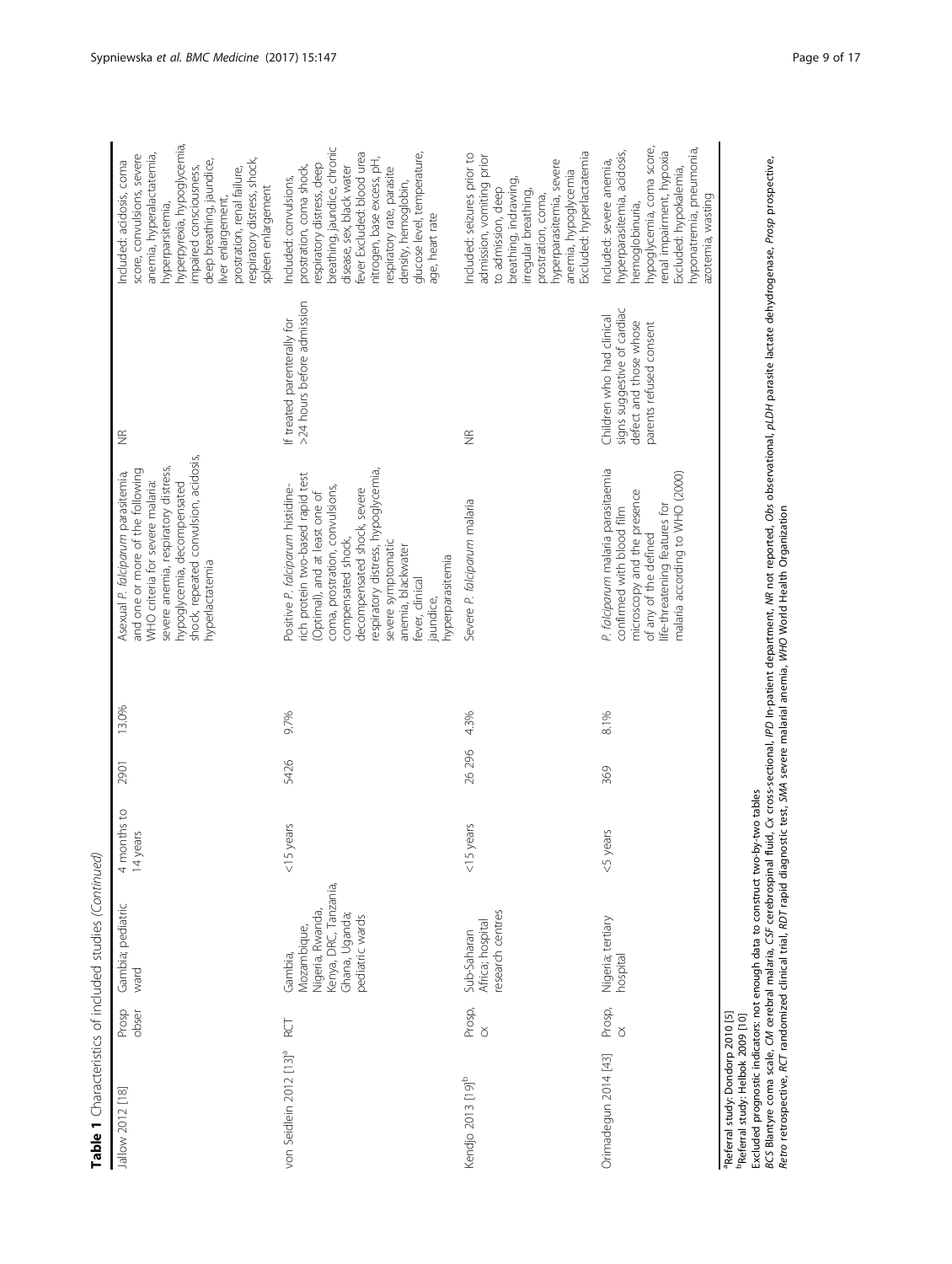| ï<br>١                                                                         |
|--------------------------------------------------------------------------------|
| I<br>i<br>ׇ֚֬֕֡<br>l                                                           |
| ֚֬֕                                                                            |
|                                                                                |
| <b>C</b>                                                                       |
|                                                                                |
| ֦                                                                              |
| ֚֬֕                                                                            |
|                                                                                |
|                                                                                |
|                                                                                |
| J<br>l<br>Ó                                                                    |
| i<br>5                                                                         |
| 5<br>$\mathbf{I}$                                                              |
| l                                                                              |
| Ó<br>ļ<br>j                                                                    |
| ì<br>l<br>l                                                                    |
| Ï                                                                              |
| $\overline{\phantom{a}}$<br>l                                                  |
| ١                                                                              |
| ׇ֬֘֝                                                                           |
|                                                                                |
| j                                                                              |
|                                                                                |
|                                                                                |
|                                                                                |
|                                                                                |
|                                                                                |
|                                                                                |
| $\mathbf$                                                                      |
| j                                                                              |
| ¢                                                                              |
| i<br>č<br>i                                                                    |
|                                                                                |
| ֖֖֖֖֖֖֖֧ׅ֖֖֖֖֧֚֚֚֚֚֚֚֚֚֚֚֚֚֚֚֚֚֚֚֚֚֚֚֬֝֓֝֓֞֓֡֬֓֞֡֬֓֞֓֞֬֓֞֓֞֬                   |
|                                                                                |
|                                                                                |
| I                                                                              |
|                                                                                |
| ١                                                                              |
|                                                                                |
| Į                                                                              |
|                                                                                |
|                                                                                |
|                                                                                |
|                                                                                |
| 1<br>d                                                                         |
|                                                                                |
|                                                                                |
| ١                                                                              |
| ׇ֚֬֕֡<br>٢                                                                     |
| į<br>$\overline{\phantom{a}}$<br>١                                             |
| ć<br>j<br>č<br>j                                                               |
| l                                                                              |
| J                                                                              |
| l                                                                              |
| ׇ֖֖֖֖֖֖֖֖֧ׅׅ֪ׅ֖֖֖֖֖֖֧֪֪֪֪֪֪֪ׅ֧֚֚֚֚֚֚֚֚֚֚֚֚֚֚֚֚֚֚֚֚֚֚֚֚֚֡֬֝֝֓֞<br>i<br>֡֡֡֡֡֡֡֡ |
| ֦                                                                              |
| l<br>֡֡֡֡֡֡֡                                                                   |
|                                                                                |
| ֖֖֢ׅ֖֖ׅׅׅ֧ׅ֧ׅ֧֪ׅ֖֧֚֚֚֚֚֚֚֚֚֚֚֚֚֚֚֚֚֚֚֚֚֚֚֚֚֡֝֝֬֝֝                              |
| ֖֖֖֖֖֖֧ׅ֧ׅ֚֚֚֚֚֚֚֚֚֚֚֚֚֚֚֚֚֚֚֚֚֚֚֚֚֚֚֬֝֝֬֓<br>֚֬֓<br>l                         |
| I                                                                              |
| Í<br>I                                                                         |
| 급<br>ׇ֚֘                                                                       |
| l                                                                              |
|                                                                                |

<span id="page-9-0"></span>

|                                 | Risk of bias      |                                     |                                       |                         |                       | Applicability concerns  |                                     |                                      |                       |
|---------------------------------|-------------------|-------------------------------------|---------------------------------------|-------------------------|-----------------------|-------------------------|-------------------------------------|--------------------------------------|-----------------------|
|                                 | Patient selection | Clinical predictors<br>of mortality | Laboratory predictors<br>of mortality | Reference<br>standard   | Flow and<br>timing    | selection<br>Patient    | Clinical predictors<br>of mortality | Laboratory predictor<br>of mortality | Reference<br>standard |
| Krishna et al. (1994) [23]      | Low               | $\mathsf{Low}$                      | Low                                   | Low                     | $\leq$                | High                    | $\mathop{\mathsf{Now}}$             | <b>NOT</b>                           | Low                   |
| English et al. (1996) [16]      | Low               | Low                                 | Low                                   | Low                     | $\sim$                | Low                     | $\geq$                              | Low                                  | Low                   |
| English et al. (1997) [17]      | High              | $\leq$                              | $\lessapprox$                         | $\sum_{i=1}^{n}$        | $\geq$                | Unclear                 | High                                | $\widetilde{\geq}$                   | $\geq$                |
| Assimadi et al. (1998) [24]     | Low               | High                                | High                                  | $\mathop{\mathsf{Low}}$ | Low                   | $\mathop{\mathsf{Low}}$ | High                                | High                                 | Low                   |
| Modiano et al. (1998) [25]      | Low               | Unclear                             | $\leq$                                | Low                     | $\geq$                | $\leq$                  | Unclear                             | $\geq$                               | $\leq$                |
| Varandas et al. (2000) [26]     | High              | $\sqrt{2}$                          | $\lessgtr$                            | $\sqrt{2}$              | Low                   | Low                     | $\leq$                              | $\lessgtr$                           | Low                   |
| Gérardin et al. (2002) [27]     | <b>NOT</b>        | Low                                 | $\leq$                                | Low                     | <b>NOT</b>            | $\geq$                  | $\geq$                              | Low                                  | <b>NOT</b>            |
| Imbert et al. (2003) [28]       | Low               | $\sqrt{2}$                          | $\mathsf{Low}$                        | Low                     | Low                   | Low                     | $\mathop{\mathsf{Low}}$             | $\mathop{\mathsf{Low}}$              | $\sim$                |
| Maitland et al. (2003) [29]     | <b>NOT</b>        | $\sqrt{2}$                          | $\leq$                                | $\sum$                  | Low                   | Low                     | $\sum_{i=1}^{n}$                    | Unclear                              | Low                   |
| Mockenhaupt et al. (2004) [30]  | <b>NOT</b>        | Low                                 | $\geq$                                | Low                     | <b>NOT</b>            | $\geq$                  | $\mathop{\mathsf{Low}}$             | $\mathop{\mathsf{Now}}$              | Low                   |
| Dzeing-Ella et al. (2005) [31]  | Low               | $\leq$                              | Low                                   | $\sum$                  | Low                   | $\mathop{\mathsf{Now}}$ | $\leq$                              | $\leq$                               | Low                   |
| Gay-Andrieu et al. (2005) [32]  | High              | Unclear                             | $\leq$                                | $\leq$                  | $\sim$                | High                    | Unclear                             | $\sqrt{2}$                           | $\leq$                |
| Maitland et al. (2005) [33]     | High              | $\lessgtr$                          | Low                                   | $\sqrt{2}$              | Low                   | High                    | $\lessapprox$                       | <b>NOT</b>                           | Low                   |
| Zeidan et al. (2005) [34]       | Low               | $\leq$                              | $\geq$                                | $\leq$                  | $\leq$                | $\geq$                  | $\leq$                              | $\leq$                               | $\leq$                |
| Bronzan et al. (2007) [35]      | <b>High</b>       | Low                                 | $\leq$                                | Low                     | $\sum_{i=1}^{\infty}$ | High                    | Low                                 | $\mathop{\mathsf{Now}}$              | $\leq$                |
| Issifou et al. (2007) [36]      | <b>High</b>       | $_{\rm Low}$                        | $\leq$                                | $\sqrt{2}$              | Low                   | Unclear                 | $\mathsf{Low}$                      | $\leq$                               | Low                   |
| Oduro et al. (2007) [37]        | High              | $\leq$                              | $\leq$                                | $\sum$                  | Low                   | Low                     | Unclear                             | Unclear                              | Low                   |
| Orimadegun et al. (2007) [38]   | -<br>上<br>上       | Unclear                             | Unclear                               | Low                     | Low                   | $\geq$                  | Low                                 | Low                                  | Low                   |
| Bassat et al. (2008) [39]       | Low               | $\leq$                              | $\leq$                                | $\leq$                  | $\geq$                | Low                     | $\geq$                              | $\leq$                               | $\geq$                |
| Ranque et al. (2008) [40]       | <b>Figh</b>       | Low                                 | Low                                   | Low                     | Low                   | <b>High</b>             | Low                                 | Low                                  | Low                   |
| Ogetii et al. (2010) [41]       | Low               | $\frac{1}{2}$                       | $\leq$                                | <b>NOT</b>              | Low                   | <b>NOT</b>              | $\lessgtr$                          | Low                                  | Low                   |
| Camara et al. (2011) [42]       | Low               | Unclear                             | Unclear                               | $\sim$                  | Low                   | $\mathop{\mathsf{Now}}$ | Low                                 | Unclear                              | Low                   |
| Hendriksen et al. (2012) [15]   | Low               | $\lessgtr$                          | $\leq$                                | Low                     | Low                   | <b>NOT</b>              | $\lessgtr$                          | Low                                  | Low                   |
| Hendriksen et al. (2012) [14]   | Low               | Low                                 | Low                                   | $\sim$                  | Low                   | $\sim$                  | Low                                 | Low                                  | $\sim$                |
| Jallow et al. (2012) [18]       | Low               | Low                                 | Low                                   | $\leq$                  | High                  | $\sum_{i=1}^{n}$        | $\sim$                              | Low                                  | Low                   |
| von Seidlein et al. (2012) [13] | Low               | $\sum_{i=1}^{\infty}$               | $\sum_{i=1}^{\infty}$                 | Low                     | $\geq$                | $\sim$                  | $\sim$                              | $\sum_{i=1}^{\infty}$                | $\leq$                |
| Kendjo et al. (2012) [19]       | Low               | Low                                 | $\sqrt{2}$                            | $\mathop{\mathsf{Now}}$ | High                  | High                    | $\sim$                              | Low                                  | $\leq$                |
| Orimadegun et al. (2014) [43]   | $\leq$            | $\leq$                              | $\leq$                                | $\leq$                  | $\leq$                | $\leq$                  | $\leq$                              | $\leq$                               | $\leq$                |
| MA not applicable               |                   |                                     |                                       |                         |                       |                         |                                     |                                      |                       |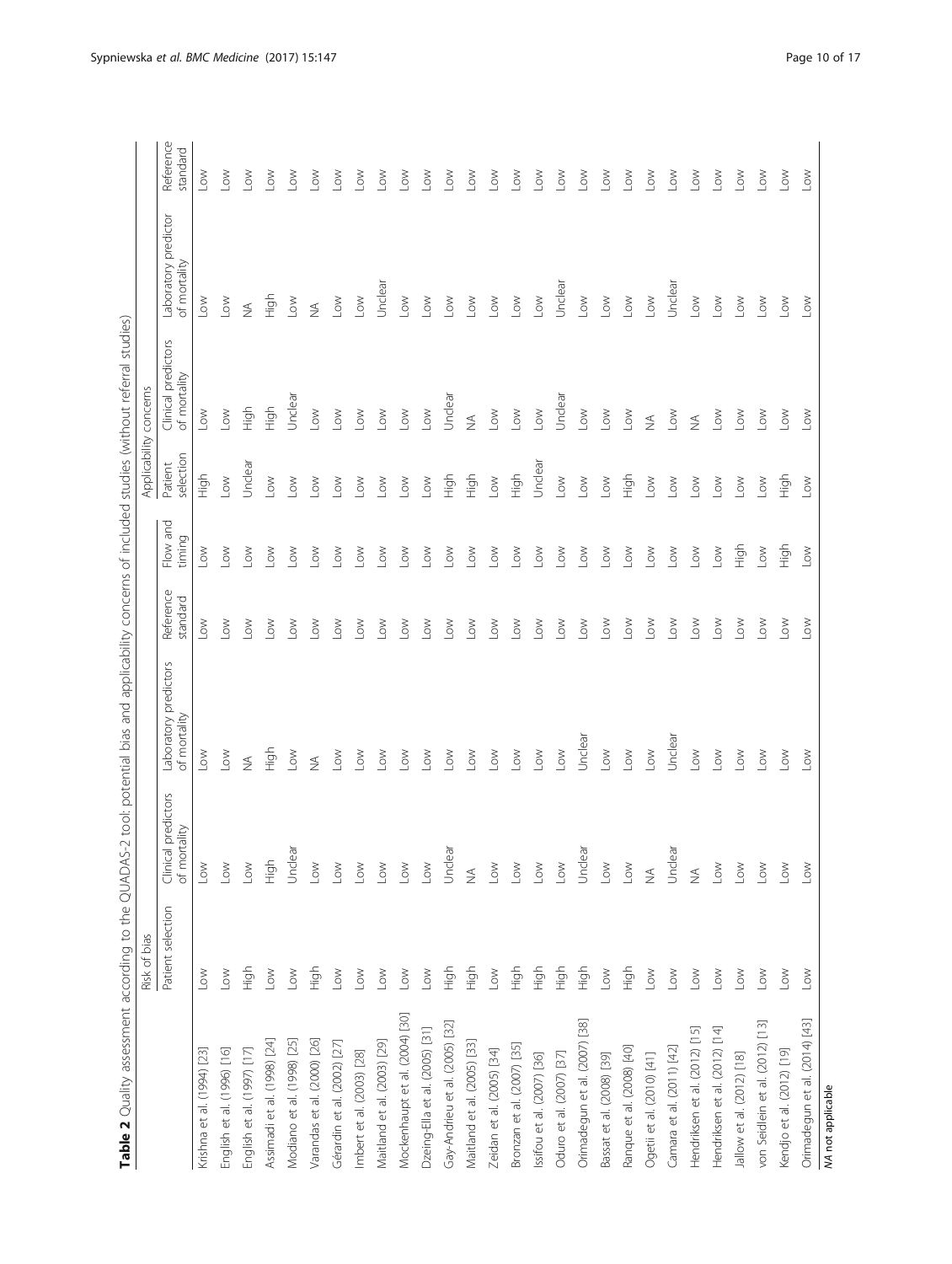<span id="page-10-0"></span>

severe markers. Conditions such as malnutrition or HIV co-infection have not been addressed in this analysis since they are not part of the definition of severe malaria. They are, however, very important contributors of mortality and should definitively be considered together with other clinical features when assessing a sick child.

The current systematic review recognizes coma (defined as Blantyre coma scale  $(BCS) \leq 2$ ) and deep breathing as robust prognostic factors of pediatric life-threatening malaria that can simply be determined and recorded by skilled observers in all types of settings. Deep breathing, as a crucial respiratory sign of severe malaria, is commonly a compensatory manifestation of underlying metabolic acidosis [[44](#page-16-0)] and is more predictive than respiratory distress accompanied by signs of variable severity. These findings are nearly in line with the results from a prospective study [[12](#page-15-0)] of 1844 patients in Kenya, which identified respiratory distress and impaired consciousness (defined as prostration or coma) as highly associated with death and, except for prostration, with the Lambaréné Organ Dysfunction Score, which combines coma, prostration, and deep breathing [\[10\]](#page-15-0).

Although there is no definite consensus regarding the strongest predictors of death within the WHO clinical definition of severe malaria, the WHO distinguished three groups [[1\]](#page-15-0) classing clinical and laboratory features of the disease in a way to facilitate appropriate treatment. A major contrast of our results with the clinical features included in the WHO Group 1 symptoms (prostrate but conscious, prostrate with impaired consciousness, coma, mild/severe respiratory distress, shock), which are supposedly more severe and for which parenteral treatment is recommended, is that a child with prostration or impaired consciousness appears to be at a low risk of death when compared with the presence of any other listed signs and symptoms. One possible explanation for this unexpected finding is that, in some studies, the definition of impaired consciousness was less stringent than that of the WHO (BCS < 3). Interestingly, in the differentiated group of 1289 Gabonese children, Issifou et al. [[36](#page-16-0)] applied a BCS



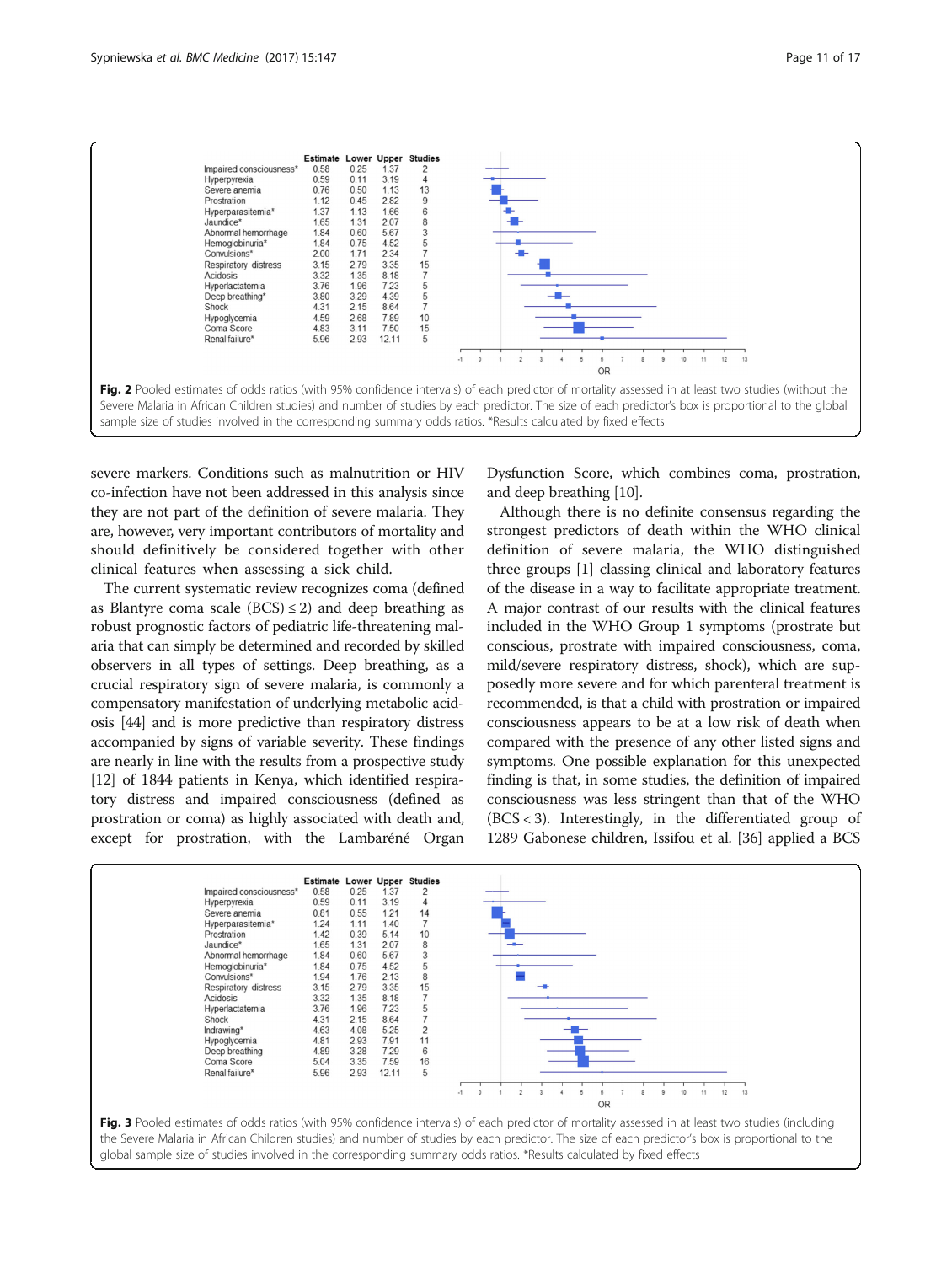# <span id="page-11-0"></span>Table 3 Characteristics of assessed WHO prognostic indicators

| Predictor of mortality          | Definition                                                                       | N assessed | N with the<br>condition | N died | Pooled<br>PPV | Odds ratio<br>(meta-analysis) | Study reference                                                                                                                                                                                                                                                                                                                                                 |
|---------------------------------|----------------------------------------------------------------------------------|------------|-------------------------|--------|---------------|-------------------------------|-----------------------------------------------------------------------------------------------------------------------------------------------------------------------------------------------------------------------------------------------------------------------------------------------------------------------------------------------------------------|
| Neurological symptoms and signs |                                                                                  |            |                         |        |               |                               |                                                                                                                                                                                                                                                                                                                                                                 |
| Convulsions                     | $\geq$ 2/24 hours                                                                | 8197       | 2252                    | 772    | 14.7%         | $2(1.71 - 2.34)$              | von Seidlein 2012 [13];<br>Bassat 2008 [39]; Mockenhaupt<br>2004 [30]; Imbert 2003 [28];<br>Gay-Andrieu 2005 [32];<br>Camara 2011 [42]; Modiano<br>1998 [25]                                                                                                                                                                                                    |
| Convulsions <sup>a</sup>        | $\geq$ 2/24 hours                                                                | 34233      | 10573                   | 1901   | 8.1%          | $1.94(1.76 - 2.13)$           | von Seidlein 2012 [13];<br>Bassat 2008 [39]; Mockenhaupt<br>2004 [30]; Imbert 2003 [28];<br>Gay-Andrieu 2005 [32];<br>Camara 2011 [42]; Modiano<br>1998 [25]; Kendjo 2013 [19]                                                                                                                                                                                  |
| Coma score                      | $BCS \leq 2$                                                                     | 16796      | 1675                    | 4881   | 21.3%         | $4.83(3.11 - 7.5)$            | Krishna 1994 [23]; von<br>Seidlein 2012 [13]; Ranque<br>2008 [40]; Orimadegun 2007<br>[38]; Oduro 2007 [37];<br>Mockenhaupt 2004 [30];<br>Jallow 2012 [18]; Issifou<br>2007 [36]; Gay-Andrieu 2005<br>[32]; English 1997 [17];<br>Dzeing-Ella 2005 [31]; Bassat<br>2008 [39]; Camara 2011 [42];<br>Bronzan 2007 [35];<br>Orimadegun 2014 [43]                   |
| Coma score <sup>a</sup>         | $BCS \leq 2$                                                                     | 42832      | 7316                    | 2804   | 20.7%         | 5.04 (3.35 - 759)             | Krishna 1994 [23]; von<br>Seidlein 2012 [13]; Ranque<br>2008 [40]; Orimadegun 2007<br>[38]; Oduro 2007 [37];<br>Mockenhaupt 2004 [30];<br>Jallow 2012 [18]; Issifou 2007<br>[36]; Gay-Andrieu 2005 [32];<br>English 1997 [17]; Dzeing-Ella<br>2005 [31]; Bassat 2008 [39];<br>Camara 2011 [42]; Bronzan<br>2007 [35]; Orimadegun 2014<br>[43]; Kendjo 2013 [19] |
| Impaired consciousness BCS 3-4  |                                                                                  | 276        | 95                      | 42     | 9.5%          | $0.58(0.25 - 1.37)$           | Gay-Andrieu 2005 [32];<br>Camara 2011 [42]                                                                                                                                                                                                                                                                                                                      |
| Prostration                     | Cannot sit OR cannot<br>eat (breastfeed) OR<br>cannot walk OR cannot<br>stand up | 11607      | 6452                    | 1176   | 8.3%          | $1.12(0.45 - 2.82)$           | Jallow 2012 [18]; Zeidan<br>2005 [34]; von Seidlein 2012<br>[13]; Mockenhaupt 2004 [30];<br>Imbert 2003 [28]; Camara<br>2011 [42]; Bassat 2008 [39];<br>Assimadi 1998 [24]; Modiano<br>1998 [25]                                                                                                                                                                |
| Prostration <sup>a</sup>        | Cannot sit OR cannot<br>eat (breastfeed) OR<br>cannot walk OR cannot<br>stand up | 37643      | 22322                   | 2305   | 7.0%          | $1.42(0.39 - 5.14)$           | Jallow 2012 [18]; Zeidan 2005<br>[34]; von Seidlein 2012 [13];<br>Mockenhaupt 2004 [30];<br>Imbert 2003 [28]; Camara<br>2011 [42]; Bassat 2008 [39];<br>Assimadi 1998 [24]; Modiano<br>1998 [25]; Kendjo 2013 [19]                                                                                                                                              |
| Respiratory symptoms and signs  |                                                                                  |            |                         |        |               |                               |                                                                                                                                                                                                                                                                                                                                                                 |
| Deep breathing                  | NR                                                                               | 9106       | 1230                    | 965    | 22.2%         | 3.8 (3.29-4.39)               | von Seidlein 2012 [13];<br>Maitland 2003 [29]; English<br>1996 [16]; Varandas 2000 [26];<br>Jallow 2012 [18]                                                                                                                                                                                                                                                    |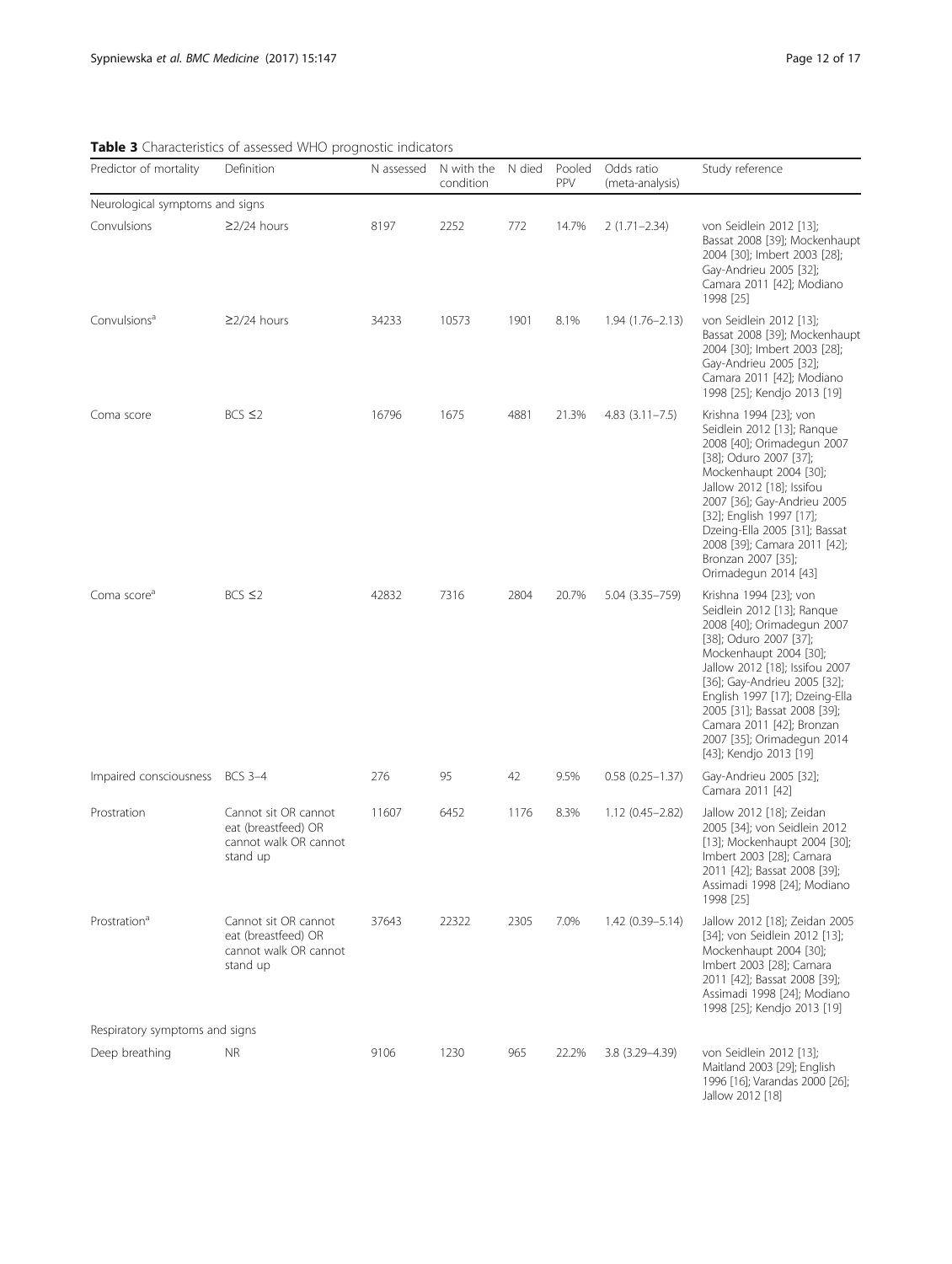| Deep breathing <sup>a</sup>       | <b>NR</b>                                                                                                                                                                                                                      | 32882 | 4049 | 1772 | 19.1% | 4.89 (3.28–7.29)    | von Seidlein 2012 [13];<br>Maitland 2003 [29]; English<br>1996 [16]; Varandas 2000 [26];<br>Jallow 2012 [18]; Kendjo<br>2013 [19]                                                                                                                                                                                                     |
|-----------------------------------|--------------------------------------------------------------------------------------------------------------------------------------------------------------------------------------------------------------------------------|-------|------|------|-------|---------------------|---------------------------------------------------------------------------------------------------------------------------------------------------------------------------------------------------------------------------------------------------------------------------------------------------------------------------------------|
| Indrawing <sup>a</sup>            | <b>NR</b>                                                                                                                                                                                                                      | 26386 | 3137 | 1159 | 13.3% | 4.63 (4.08-5.25)    | English 1996 [16]; Kendjo<br>2013 [19]                                                                                                                                                                                                                                                                                                |
| Respiratory distress              | Nasal flaring or costal<br>indrawing or accessory<br>muscle use OR Kussmal<br>breathing/Cheyne-Stokes<br>breathing OR deep<br>breathing OR<br>abnormalities in<br>respiratory rate/rhythm<br>OR dyspnea OR<br>pulmonary edema  | 15343 | 3729 | 1526 | 17.5% | 3.15 (2.79 - 3.35)  | Jallow 2012 [18]; von Seidlein<br>2012 [13]; Ranque 2008 [40];<br>Oduro 2007 [37];<br>Mockenhaupt 2004 [30];<br>Issifou 2007 [36]; Imbert 2003<br>[28]; Gay Andrieu 2005 [32];<br>English 1996 [16]; Dzeing-Ella<br>2005 [31]; Camara 2011 [42];<br>Bassat 2008 [39]; Assimadi<br>1998 [24]; Varandas 2000 [26];<br>Modiano 1998 [25] |
| Cardiovascular symptoms and signs |                                                                                                                                                                                                                                |       |      |      |       |                     |                                                                                                                                                                                                                                                                                                                                       |
| Shock/circulatory<br>collapse     | $SBP < 50$ OR<br>compensated shock<br>$(BP \geq 70 + CRT \geq 3 s)$ and<br>decompensated (BP <70)<br>OR SBP $<$ 60 in<br>$\leq$ 5-year-old children OR<br>SBP <80 in >5-year-old<br>children OR septic shock<br>score $\geq$ 2 | 7567  | 915  | 789  | 23.6% | $4.31(2.15 - 8.64)$ | Jallow 2012 [18]; von Seidlein<br>2012 [13]; Mockenhaupt 2004<br>[30]; Maitland 2003 [29];<br>Imbert 2003 [28]; Assimadi<br>1998 [24]; Camara 2011 [42]                                                                                                                                                                               |
| Abnormal<br>hemorrhage            | <b>NR</b>                                                                                                                                                                                                                      | 1349  | 17   | 199  | 23.5% | $1.84(0.6 - 5.67)$  | Assimadi 1998 [24]; Modiano<br>1998 [25]                                                                                                                                                                                                                                                                                              |
| Jaundice                          |                                                                                                                                                                                                                                |       |      |      |       |                     |                                                                                                                                                                                                                                                                                                                                       |
| Jaundice                          |                                                                                                                                                                                                                                | 11178 | 599  | 1203 | 17.4% | $1.65(1.31-2.07)$   | Jallow 2012 [18]; von Seidlein<br>2012 [13]; Mockenhaupt 2004<br>[30]; Maitland 2003 [29];<br>Imbert 2003 [28]; Camara<br>2011 [42]; Bassat 2008 [39];<br>Assimadi 1998 [24]                                                                                                                                                          |
| Renal symptoms and signs          |                                                                                                                                                                                                                                |       |      |      |       |                     |                                                                                                                                                                                                                                                                                                                                       |
| Hemoglobinuria                    | Verified by dipstick                                                                                                                                                                                                           | 7102  | 286  | 739  | 11.5% | $1.84(0.75 - 4.52)$ | Mockenhaupt 2004 [30];<br>Imbert 2003 [28]; Assimadi<br>1998 [24]; Camara 2011 [42];<br>Orimadegun 2014 [43]; von<br>Seidlein 2012 [13]                                                                                                                                                                                               |
|                                   | Laboratory values of severe malaria in selected studies                                                                                                                                                                        |       |      |      |       |                     |                                                                                                                                                                                                                                                                                                                                       |
| Acidosis                          | $BE < -8$ mmol/L OR base<br>deficit >15 OR BE<br>$<-12$ mmol/L (all)                                                                                                                                                           | 6549  | 2392 | 646  | 15.1% | $3.32(1.35 - 8.18)$ | Hendriksen 2012 [14];<br>Maitland 2005; Jallow 2012<br>[18]; Maitland 2003 [29];<br>English 1996 [16], Assimadi<br>1998 [24]; Orimadegun<br>2014 [43]                                                                                                                                                                                 |
| Severe anemia                     | Hematocrit <15% or Hb<br>$<$ 5 g/dL                                                                                                                                                                                            | 14078 | 5039 | 1406 | 8.2%  | $0.76(0.50-1.13)$   | Jallow 2012 [18]; Hendriksen<br>2012 [14]; Camara 2011 [42];<br>Bassat 2008 [39]; Rangue<br>2008 [40]; Orimadegun 2007<br>[38]; Mockenhaupt 2004 [30];<br>Maitland 2003 [29]; Issifou<br>2007 [36]; Gay-Andrieu 2005<br>[32]; Dzeing-Ella 2005 [31];<br>Imbert 2003 [28]; Modiano<br>1998 [25];                                       |

# Table 3 Characteristics of assessed WHO prognostic indicators (Continued)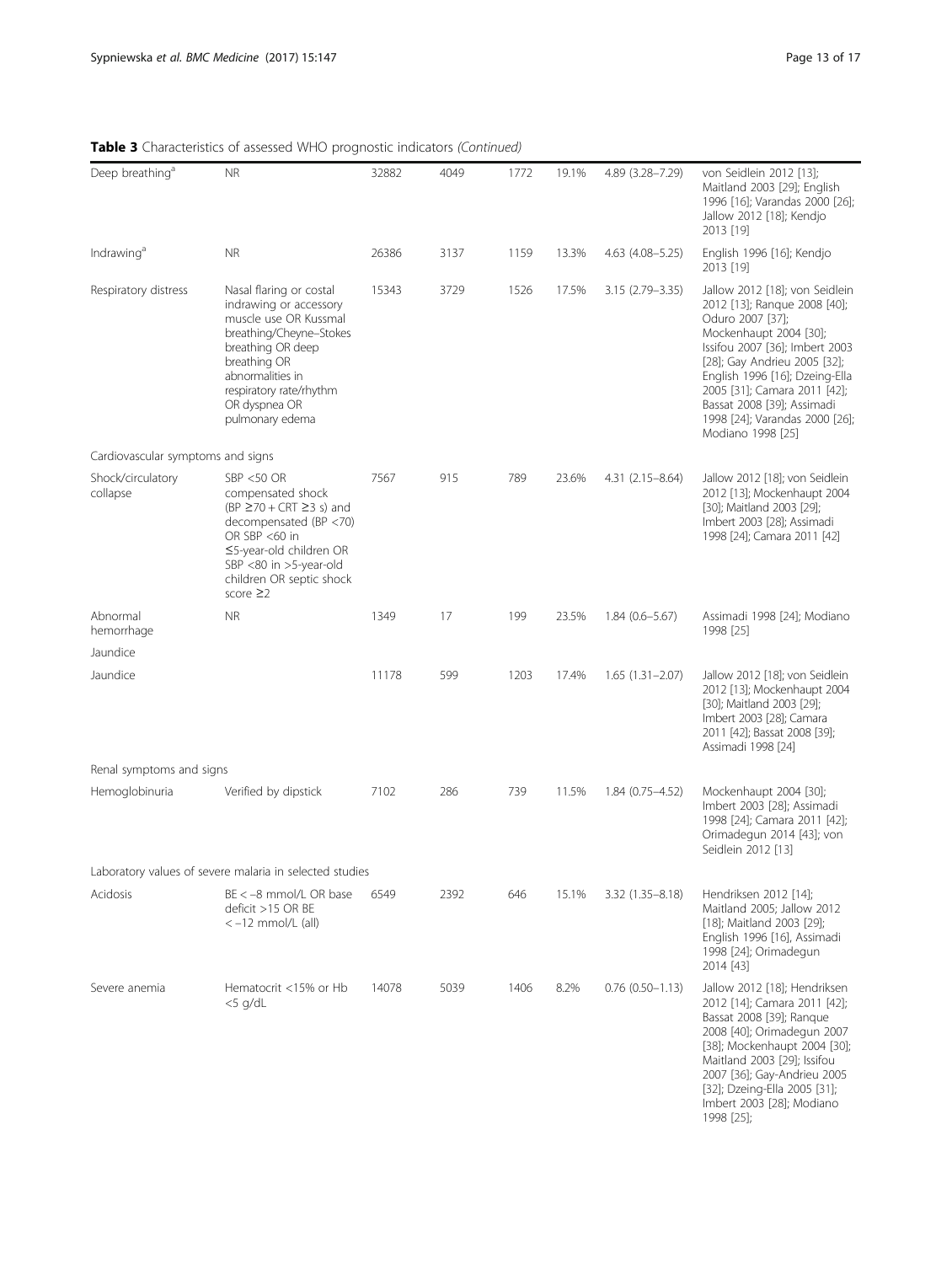| Severe anemia <sup>a</sup>    | Hematocrit <15% or Hb                                                                                                                                                   | 40114 | 10418 | 2535 | 7.4%  | $0.81(0.55 - 1.21)$ | Jallow 2012 [18]; Hendriksen                                                                                                                                                                                                                                                     |
|-------------------------------|-------------------------------------------------------------------------------------------------------------------------------------------------------------------------|-------|-------|------|-------|---------------------|----------------------------------------------------------------------------------------------------------------------------------------------------------------------------------------------------------------------------------------------------------------------------------|
|                               | $<$ 5 g/dL                                                                                                                                                              |       |       |      |       |                     | 2012 [14]; Camara 2011 [42];<br>Bassat 2008 [39]; Rangue<br>2008 [40]; Orimadegun 2007<br>[38]; Mockenhaupt 2004 [30];<br>Maitland 2003 [29]; Issifou<br>2007 [36]; Gay-Andrieu 2005<br>[32]; Dzeing-Ella 2005 [31];<br>Imbert 2003 [28]; Modiano<br>1998 [25]; Kendjo 2013 [19] |
| Hyperlactatemia               | Lactate ≥5 mmol/L<br>or NR                                                                                                                                              | 2188  | 773   | 183  | 14.7% | 3.76 (1.96-7.23)    | Jallow 2012 [18]; Krishna 1994<br>[23]; Oduro 2007 [37];<br>Mockenhaupt 2004 [30];<br>Dzeing-Ella 2005 [31]                                                                                                                                                                      |
| Hyperparasitemia              | Hyperparsitemia >10%<br>([14]) or hyperparasitemia<br>>4% ([32]) or parasitemia<br>$≥250,000 p/µL$ ([43]) or<br>P. falciparum parasite<br>density >500,000/µL ([18])    | 7735  | 1164  | 873  | 13.2% | $1.37(1.13 - 1.66)$ | Jallow 2012 [18]; Hendriksen<br>2012 [14]; Mockenhaupt 2004<br>[30]; Imbert 2003 [28];<br>Gay-Andrieu 2005 [32];<br>Orimadegun 2014 [43]                                                                                                                                         |
| Hyperparasitemia <sup>a</sup> | Hyperparsitemia > 10%<br>([14]) or hyperparasitemia<br>>4% ([32]) or parasitemia<br>≥250,000 p/µL ([19, 43])<br>or P. falciparum parasite<br>density >500,000/µL ([18]) | 33771 | 6123  | 2002 | 6.5%  | $1.24(1.11-1.4)$    | Jallow 2012 [18]; Hendriksen<br>2012 [14]; Mockenhaupt 2004<br>[30]; Imbert 2003 [28];<br>Gay-Andrieu 2005 [32];<br>Orimadegun 2014 [43];<br>Kendjo 2013 [19]                                                                                                                    |
| Hypoglycemia                  | Glucose <2.2 mmol/L                                                                                                                                                     | 6358  | 37    | 48   | 16.2% | 4.59 (2.68-7.89)    | Jallow 2012 [18]; Krishna 1994<br>[23]; Imbert 2003 [28];<br>Mockenhaupt 2004 [30];<br>Issifou 2007 [36]; Gay-Andrieu<br>2005 [32]; Dzeing-Ella 2005<br>[31]; Camara 2011 [42]; Bassat<br>2008 [39]; Modiano 1998 [25]                                                           |
| Hypoglycemia <sup>a</sup>     | Glucose <2.2 mmol/L                                                                                                                                                     | 31348 | 2933  | 2662 | 45.4% | 4.81 (2.93-7.91)    | Jallow 2012 [18]; Krishna 1994<br>[23]; Imbert 2003 [28];<br>Mockenhaupt 2004 [30];<br>Issifou 2007 [36]; Gay-Andrieu<br>2005 [32]; Dzeing-Ella 2005<br>[31]; Camara 2011 [42]; Bassat<br>2008 [39]; Modiano 1998 [25];<br>Kendjo 2013 [19]                                      |
| Renal failure                 | Urine output of<br><12 mL/kg/24 hours and<br>serum creatinine<br>>265 µL/L over OR plasma<br>creatinine > 3 mg/dL                                                       | 4757  | 32    | 547  | 40.6% | 5.96 (2.93-12.11)   | Jallow 2012 [18]; Imbert 2003<br>[28]; Assimadi 1998 [24];<br>Modiano 1998 [25];<br>Orimadegun 2014 [43]                                                                                                                                                                         |
| Other symptoms and signs      |                                                                                                                                                                         |       |       |      |       |                     |                                                                                                                                                                                                                                                                                  |
| Hyperpyrexia                  | >40 °C OR ≥40 °C                                                                                                                                                        | 3946  | 125   | 919  | 24.8% | $0.59(0.11 - 3.19)$ | Jallow 2012 [18]; Zeidan<br>2005 [34]; Mockenhaupt 2004<br>[30]; Imbert 2003 [28]                                                                                                                                                                                                |

# Table 3 Characteristics of assessed WHO prognostic indicators (Continued)

<sup>a</sup>Including the Severe Malaria in African Children studies.

BE base excess, BCS Blantyre coma scale, BP blood pressure, CRT capillary refill time, HB hemoglobin, NR not reported, PPV positive predictive value, SBP systolic blood pressure

between 3 and 4 to classify cases of moderate malaria. On the other hand, our findings are consistent with the WHO Group 2 clinical features (severe anemia, two or more convulsions in past 24 hours, hemoglobinuria, jaundice), which indicate a disease of lower severity and for which a supervised oral therapy is recommended.

The present attempt to rank clinical features according to their prognostic values was performed to potentially better distinguish children that should definitely be receiving parenteral treatment versus those that could be considered for prompt oral treatment with artemisininbased combinations. At present, the WHO recommends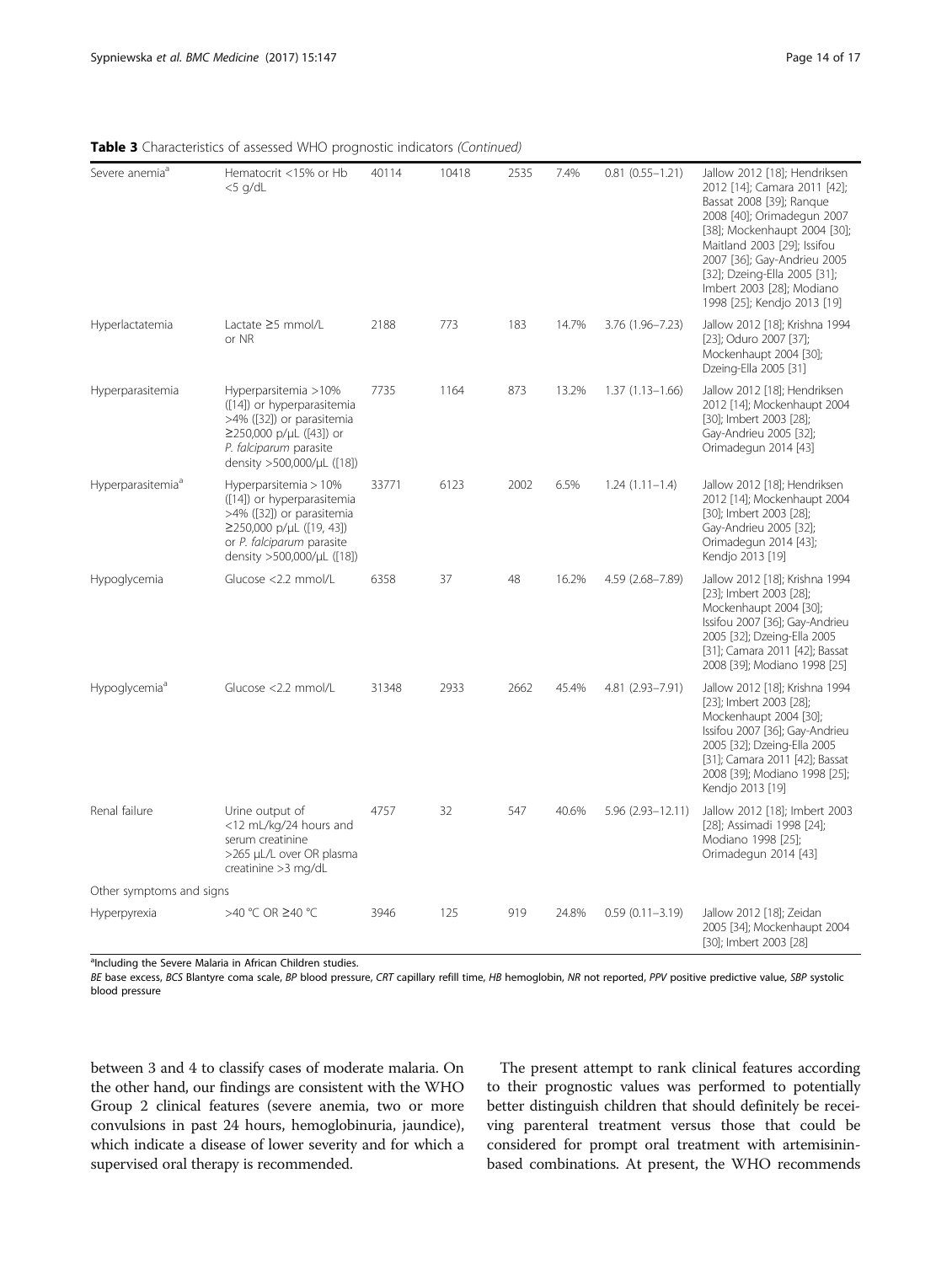<span id="page-14-0"></span>injectable artesunate for all children with asexual forms of P. falciparum in peripheral blood and at least one criterion of severity [[45](#page-16-0)]. In the light of the very different prognostic values of the different features, Kopel et al. [[46](#page-16-0)] suggested that oral treatment could be a successful alternative for patients with a detected parasitemia and a criterion considered as less severe, e.g., jaundice. Certainly, all prognostic indicators that are able to be detected at the bedside need to be searched for, and finding a lowprognostic symptom or sign does not remove the need for parenteral treatment if a high-prognostic one is present. Identifying a subset of patients with moderately severe malaria who could be safely managed with oral treatment at the primary care level would simplify the patients' management in settings where referral to hospital for injectable treatment is difficult, and allow better resources allocation. A simplified approach may be easier to implement. Already, in settings where laboratory facilities are unavailable, the laboratory tests used to define severe malaria are not considered in the classification of the disease. This new approach should be carefully assessed in a prospective multicentric clinical trial to demonstrate its safety.

To our knowledge, this is the first systematic review and meta-analysis of predictors of death drawn from all relevant studies of African children with strictly defined severe malaria. Methodological quality was assessed by using a priori adjusted and defined rules of the latest version of QUADAS-2 tool, which allowed better evaluation of risk of biases in several domains. In addition, this review assessed the disease severity criteria used in the SMAC studies [[19\]](#page-15-0). Indeed, this represents the largest sample size ever recruited. The fact that the results did not change much when including or not prognostic indicators from the SMAC studies increases the robustness of the findings.

The main limitation of our analysis comes from the methodological or reporting weaknesses of some studies, of which the most important one is the lack of reproducibility of reported clinical symptoms and signs. Indeed, the inter-observer (clinician) agreement on the assessment of some of the signs, such as impaired consciousness or prostration for example, can be very low. Additionally, heterogeneity between studies regarding availability of laboratory data, threshold used to define abnormality, and quality of healthcare, especially with regards to blood transfusion and management of renal failure, need to be taken into account in results interpretation. Another limitation of our review is that it did not consider combinations of clinical and laboratory features of severe malaria because of the unavailability of individual records. It has been shown that having more than one manifestation of severe malaria increases the risk of dying [[13](#page-15-0)] and this has to be taken into account in a child assessment of severity, and hence in case management. Furthermore, due to lack

of data in the included studies, this meta-analysis could not explore the impact of other concurrent complications that do not form part of the definition of severe malaria but are known for increasing the risk of death such as, for example, bacteremia. In addition, since all data were aggregated in each study, we were not able to analyze predictors by age group or sex. This should not alter much the relevance of our findings since approximately 80% patient population was < 5 years of age and WHO has never considered a differential definition of severe malaria for children and adults or male and female. Finally, studies reporting less than 100 cases were excluded to reduce complexity, but some of those could have brought relevant information.

# Conclusion

In conclusion, the findings of this meta-analysis show that the strength of association between the criteria defining severe malaria and death is quite variable for each clinical and/or laboratory features (OR ranging from 0.58 to 5.96). Despite the heterogeneity of entry criteria, the individual studies provided concordant results. A ranking allowed the identification of features weakly associated with death, such as impaired consciousness and prostration, which could assist to refine case definition and thus optimize antimalarial treatment.

## Appendix

## Criteria for study selection

Design: Epidemiological, clinical, and treatment studies on malaria were selected. Controlled trials, non-controlled trials, cohort studies, case control studies, and case series, either prospective or retrospective of 100 cases or more, were accepted. Systematic reviews, meta-analyses, letters, editorials, and comments were used only as a source of reference.

Setting: Studies conducted in Africa.

Participants: Studies that included children below the age of 15 with severe malaria according to the WHO definitions, with or without modified criteria. The cases needed to be diagnosed with parasitological confirmation defined as parasite identification by smear or as a positive rapid diagnostic test.

Outcome: Studies that reported death rate.

Prognostic indicators: Studies that reported clinical and laboratory variables associated with death due to malaria.

Reference standard: any reported death from admission to end of follow-up.

Data reporting: Studies that allow the reconstruction of two-by-two tables made up of death rate and prognostic indicators of death. When necessary, authors were contacted to obtain missing data.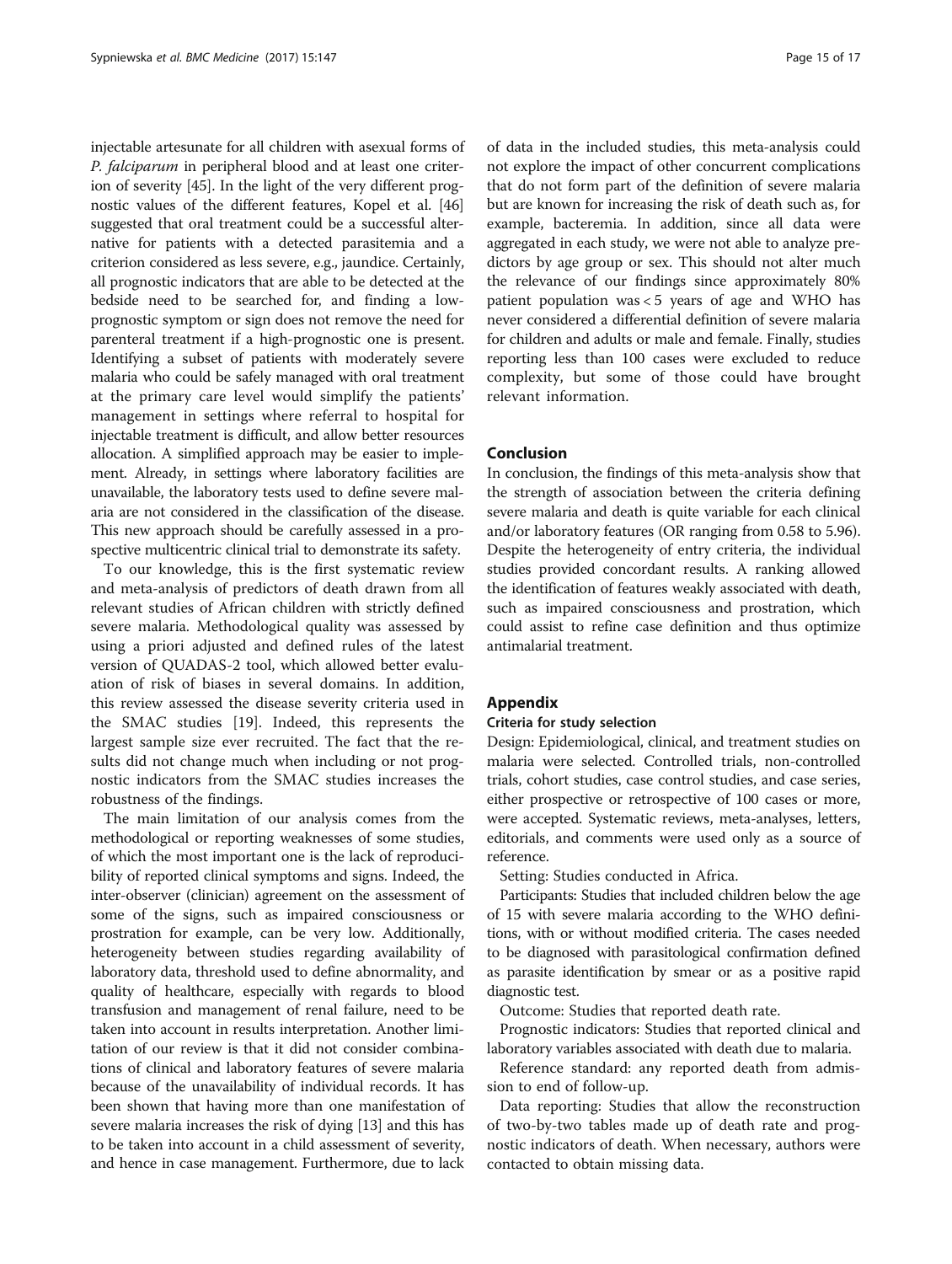# <span id="page-15-0"></span>Additional files

[Additional file 1: Table S1.](dx.doi.org/10.1186/s12916-017-0906-5) QUADAS-2 review-specific tailored tool and instructions for quality assessment of selected studies. (DOCX 19 kb) [Additional file 2:](dx.doi.org/10.1186/s12916-017-0906-5) QUADAS-2 tool. Risk of bias and applicability

judgments. (PDF 499 kb)

## Abbreviations

BCS: Blantyre Coma Scale; CI: confidence interval; ORs: odds ratios; PRISMA: Preferred Reporting Items for Systemic Reviews and Meta-Analyses; QUADAS: Quality Assessment of Diagnostic Accuracy Studies; SMAC: Severe Malaria in African Children; WHO: World Health Organization

#### Acknowledgements

Not applicable.

## Funding

No specific funding was available for this work.

#### Availability of data and materials

The dataset for statistical analysis has been deposited in the Zenodo ([www.zenodo.org](http://www.zenodo.org/)) and can be found at [https://doi.org/10.5281/](https://doi.org/10.5281/zenodo.820626) [zenodo.820626](https://doi.org/10.5281/zenodo.820626).

## Authors' contributions

The corresponding author had final responsibility for the decision to submit for publication. PS, BG, JD, CRA, and FH contributed to the study conception and design. PS, JD, and BG extracted the data. PS, IL, and BG analyzed and interpreted the data. PS and BG drafted the article. All authors read and approved the final manuscript.

## Ethics approval and consent to participate

Not applicable.

#### Consent for publication

Not applicable.

#### Competing interests

The authors declare that they have no competing interests.

# Publisher's Note

Springer Nature remains neutral with regard to jurisdictional claims in published maps and institutional affiliations.

## Author details

<sup>1</sup>Department of Ambulatory Care and Community Medicine, University of Lausanne, Lausanne, Switzerland. <sup>2</sup>RWTH Aachen University, Aachen, Germany. <sup>3</sup>International Committee of the Red Cross, Geneva, Switzerland.<br><sup>4</sup>Swits Tropical and Public Hoalth Institute. University of Basel, Basel. <sup>4</sup>Swiss Tropical and Public Health Institute, University of Basel, Basel, Switzerland. <sup>5</sup>Division of Infectious Diseases, University Hospital, Lausanne, Switzerland.

## Received: 7 March 2017 Accepted: 30 June 2017 Published online: 03 August 2017

## References

- 1. World Health Organization. Severe malaria. Trop Med Int Health. 2014;19:7.
- 2. White NJ, Pukrittayakamee S, Hien TT, et al. Malaria. Lancet. 2014;383:723. 3. World Health Organization. Severe falciparum malaria. Trans R Soc Trop
- Med Hyg. 2000;94 Suppl 1:S1–90.
- 4. Murray CJL, Ortblad KF, Guinovart C, et al. Global, regional, and national incidence and mortality for HIV, tuberculosis, and malaria during 1990 and 2013: a systematic analysis for the Global Burden of Disease Study 2013. Lancet. 2014;384:2.
- 5. Dondorp AM, Fanello CI, Hendriksen IC, et al. Artesunate versus quinine in the treatment of severe falciparaum malaria in African children (AQUAMAT): an open-label, randomized trial. Lancet. 2010;376:1647–57.
- 6. Dondorp AM, Nosten F, Stepniewska K, Day N, White N, South East Asian Quinine Artesunate Malaria Trial (SEQUAMAT). Artesunate versus quinine for

treatment of severe falciparum malaria: a randomised trial. Lancet. 2005;366: 717–25.

- 7. The Global Fund to Fight AIDS, Tuberculosis and Malaria. Fourth Replenishment (2014-2016). Update on Results and Impact. Geneva: GFTAM; 2013.
- 8. World Health Organization. Severe and complicated malaria. Trans R Soc Trop Med Hyg. 1986;80:3–50.
- 9. World Health Organization. Severe falciparum malaria. Trans R Soc Trop Med Hyg. 2000;94:1–10.
- 10. Helbok R, Kendjo E, Issifou S, et al. The Lambaréné Organ Dysfuntion Score (LODS) is a simple clinical predictor of fatal malaria in African children. J Infect Dis. 2009;200:1834–41.
- 11. Moher D, Liberati A, Tetzlaff J, Altman DG, The PRISMA Group. Preferred Reporting Items for Systemic Reviews and Meta-Analyses: The PRISMA Statement. PLoS Med. 2009;7:e1000097.
- 12. Marsh K, Forster D, Waruiro CA, et al. Indicators if life-threatening malaria in African children. N Engl J Med. 1995;332:1399–404.
- 13. von Seidlein L, Olaosebikan R, Hendriksen ICE, et al. Predicting the clinical outcome of severe falciparaum malaria in African children: findings from a large randomized trial. Clin Infect Dis. 2012;54:1080–90.
- 14. Hendriksen IC, Mwanga-Amumpaire J, von Seidlein L, et al. Diagnosing severe falciparaum malaria in parasitaemic African children: a prospective evaluation of plasma PfHRP2 measurement. PLoS Med. 2012;9:e1001297.
- 15. Hendriksen IC, Ferro J, Montoya P, et al. Diagnosis, clinical presentation, and in-hospital mortality of severe malaria in HIV-coinfected children and adults in Mozambique. Clin Infect Dis. 2012;55:1144–53.
- 16. English M, Waruiru C, Amukoye E, et al. Deep breathing in children with severe malaria: indicator of metabolic acidosis and poor outcome. Am J Trop Med Hyg. 1996;55:521–4.
- 17. English M, Sauerwein R, Waruiru C, et al. Acidosis in severe childhood malaria. Q J Med. 1997;90:263–70.
- 18. Jallow M, Casals-Pascual C, Ackerman H, et al. Clinical features of severe malaria associated with death: a 13-year observational study in the Gambia. PLoS One. 2012;7:2.
- 19. Kendjo E, Agbenyega T, Bojang K, et al. Mortality patterns and site heterogeneity of severe malaria in African Children. PLoS One. 2013;8: e58686.
- 20. Whiting PF, Rutjes AW, Westwood ME, et al. QUADAS-2: a revised tool for the quality assessment of diagnostic accuracy studies. Ann Intern Med. 2011;155:529–36.
- 21. Reitsma JB, Rutjes AWS, Whiting P, et al. Chapter 9: Assessing methodological quality. In: Deeks JJ, Bossuyt PM, Gastonis C, editors. Cochrane Handbook for Systematic Reviews of Diagnostic Test Accuracy Version 1.0. The Cochrane Collaboration. 2009. [http://srdta.cochrane.org/.](http://srdta.cochrane.org/) Accessed 20 Oct 2014.
- 22. Harris RJ, Bradburn MJ, Deeks JJ, et al. Metan: fixed- and random-effects meta-analysis. Stata J. 2008;8:3–28.
- 23. Krishna S, Waller DW, ter Kuile F, et al. Lactic acidosis and hypoglycemia in children with severe malaria: pathophysiological and prognostic significance. Trans R Soc Trop Med Hyg. 1994;88:67–73.
- 24. Assimadi JK, Gbadoé AD, Atakouma DY, et al. Paludisme sévère de l'enfant au Togo. Arch Pediatr. 1998;5:1310–5.
- 25. Modiano D, Sirima BS, Sawadogo A, et al. Severe malaria in Burkina Faso: influence of age and transmission level on clinical presentation. Am J Trop Med Hyg. 1998;59:539–42.
- 26. Varandas L, Julien M, van Lerberghe W, Goncalves L, Ferrinhos P. Independent indicators of outcome in severe paediatric malaria: maternal education, acidotic breathing and convulsions on admission. Ann Trop Paediatr. 2000;20:265–71.
- 27. Gérardin P, Rogier C, Ka AS, Jouvencel P, Brousse V, Imbert P. Prognostic value of thrombocytopenia in African children with falciparum malaria. Am J Trop Med Hyg. 2002;66:686–91.
- 28. Imbert P, Gérardin P, Rogier C, et al. Pertinence des critères OMS 2000 de paludisme grave chez l'enfant non immune à Dakar, Sénégal. Bull Soc Pathol Exot. 2003;96:156–60.
- 29. Maitland K, Levin M, English M, et al. Severe P. falciparum malaria in Kenyan children: evidence for hypovolaemia. Q J Med. 2003;96:427–34.
- 30. Mockenhaupt FR, Ehrhardt S, Burkhardt J, et al. Manifestation and outcome of severe malaria in children in northern Ghana. Am J Trop Med Hyg. 2004;71:167–72.
- 31. Dzeing-Ella A, Nze Obiang PC, Tchoua R, et al. Severe falciparum malaria in Gabonese children: clinical and laboratory features. Malar J. 2005;4:1.